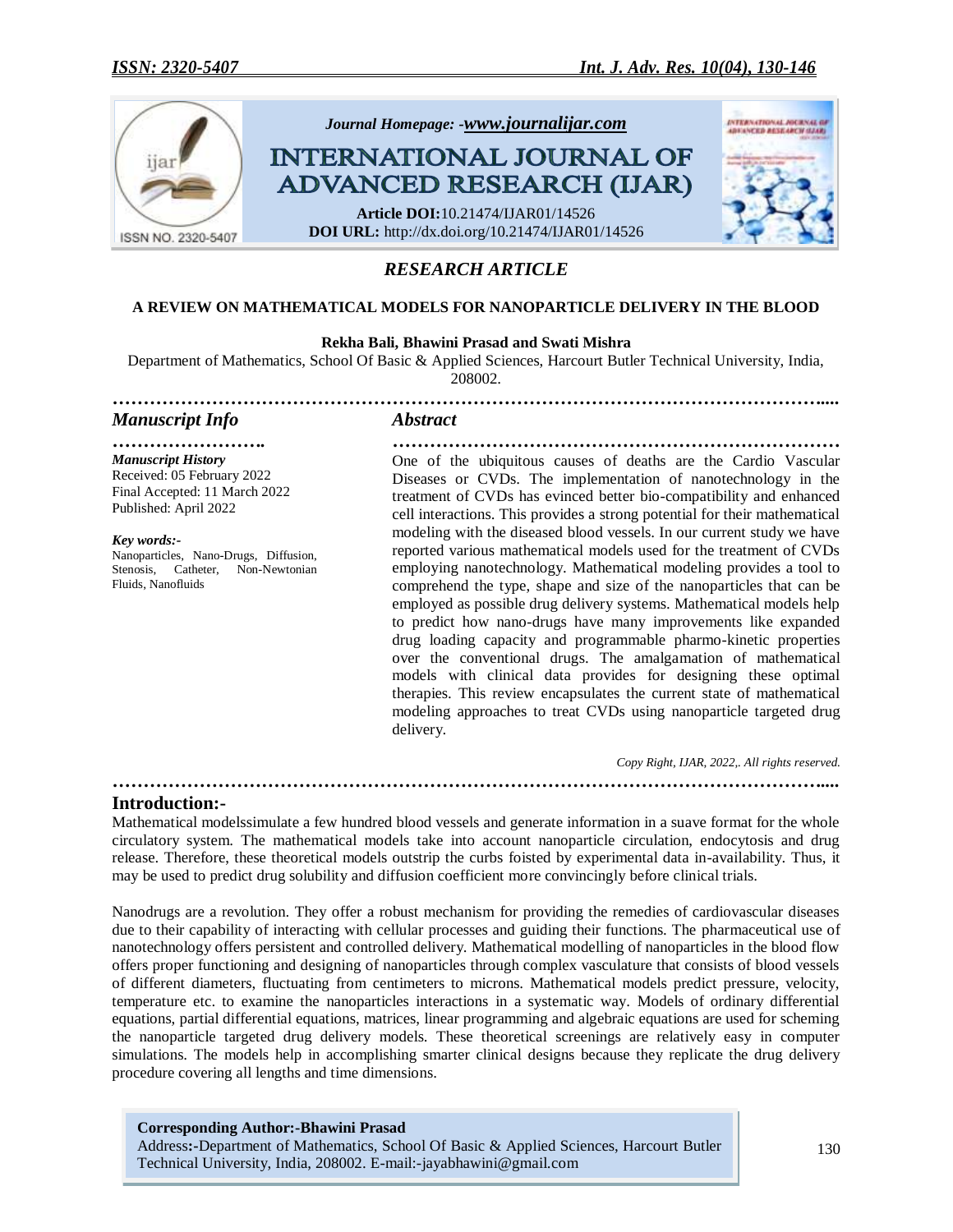The promising ability of nanotechnology still lies unexplored. Through this review article we have made an attempt to give a gist of the mathematical models for nanoparticle delivery in the blood. We have considered a number of research papers and review articles with prime focus on the mathematical models. We have categorized various features of nanoparticles and numerous mathematical models on diffusion, dispersion, Newtonian and non-Newtonian flows, magnetic effect, heating effect, size and shape dependency of nanoparticles to outline the relevant mathematical principles and perspective to develop and design the mathematical models.

#### **Diffusion And Dispersion Models**

Researchers, over the past few years, have been working on the approaches to escalate the effective quantity of nanoparticles directed at the diseased site whilst simultaneously reducing their dispersion in the vessels. Nanoparticles must reach the diseased site by convective or diffusive transport in the cardiovascular system.

The noteworthiness of permeability of blood vessel walls and the rheology of blood on the transfer of nanoparticles in the blood is of fundamental understanding for nanoparticle delivery via diffusion. The effective dispersion of the nanoparticles is treated with due attention given to their size and volume fraction that is critical for designing nanomedicine-based drugs.

The notion of effective diffusion coefficient  $D_{eff}$  was proposed by Aris [5]

$$
D_{eff} = D_m + \frac{r_e^2 U^2}{48 D_m}
$$
  
Where  $r_e$  is radius of the tube, *U* is mean flow velocity  

$$
\frac{r_e U}{D_m} = Pe
$$
 (2)

is the Peclet number.The longitudinal dispersion of nanoparticles in the blood vessel is of vital importance in the delivery of nanodrugs. Decuzzi et al. [6]obtained a common expression for  $D_{eff}$  in a Newtonian fluid model in a permeable capillary :-

$$
D_{eff} = D_m \left[ 1 + \frac{Pe^2}{192} f(\Omega, \Pi, z') \right]
$$
 (3)

Where  $\pi$  is the permeability parameter,  $\Omega$  is the pressure parameter, *z'* is the longitudinal non-dimensional coordinate along the capillary. They studied the effective diffusion of nanoparticles in permeable and non-permeable capillaries. They showed that for a specified capillary size and under suitable hemodynamic conditions, there exists a critical radius for which effective diffusion through the capillary is lowest. They also proposed that the size of nanoparticle should be chosen depending upon the mass of tumor, its malignancy and state.

Gentile et al. [7] considered blood in character of Casson fluid and perused the outcome of permeability and rheology of blood for the longitudinal transport of nanoparticles in blood vessels. They showed that an enhancement in value of rheological parameter and permeability the effective diffusion is reduced. Gentile and Decuzzi[8] presented a more precise model to outturn the diffusion of nanoparticles in blood vessels by studying the time dependence on dispersion of nanoparticles in blood. They showed that since the steady state is achieved, the effective diffusion did not depend on the plug radius and wall permeability.

Shaw et al. [9] studied the ascendancy of nanoparticle volume fraction, pressure distribution, permeability of blood vessels and yield stress on the productive nanoparticle dispersion. They employed two-layered model of blood considering a core region of aggregated red blood cells surrounded by a cell-free layer of plasma. They showed that the effective diffusion of the nanoparticles in the blood decreased with an amplification in volume fraction of nanoparticles.

Bali et al. [10]investigated the effect of rheological parameters, permeability parameters and pressure drop in the blood vessel for the controlled longitudinal nanoparticle diffusion, administered in the intravascular system. The dispersion of nanoparticle loaded drug depends on the type of the diseased site. The effective longitudinal diffusion of nanodrugs can be used for designing and developing nanomedicine for curbing the comparative dosage.

Reddy et al. [11] analyzed the dispersion of nanofluid in tapered artery with stenosis. They considered a suspension of silver nanoparticles in a couple stress fluid model involving a catheter. They observed that concentration dispersion is higher for stenotic region, thus nanoparticles are suitable for the treatment of CVDs.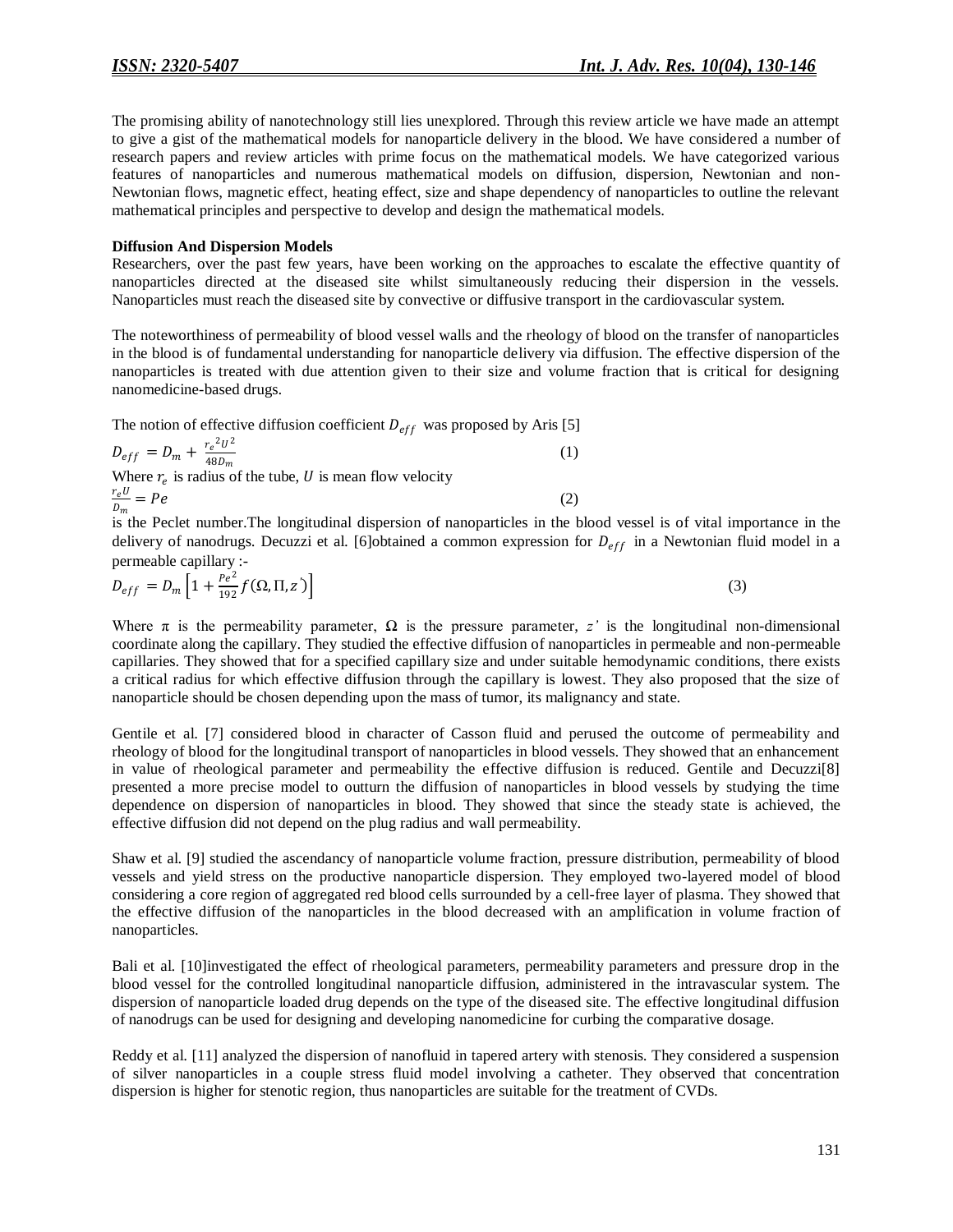Catering to the practical needs of temperature dependence of the nanoparticles for the development of nanodrugs, Srikanth et al. [12] developed a model so that the optimum temperature in the deliverance of drug is served by the catheter. The mathematical formulations involved the coupled non-linear momentum, temperature and concentration equations wereanswered by Homotopy Perturbation Method. The evolved physical model has immense applications in the biomedical field to curb the thickening of stenosis in the arteries.

While designing a controlled drug- release system, it is important to discern and realize the kinetic behavior of nanoparticles. The effects of osmosis, ion exchange, swelling or eroding of polymers determine the controlled diffusion of drugs Yahya et al. [13] modelled the diffusion control mechanism of nanoparticles for drug release in cylindrical geometries. They used MATLAB for obtaining the exact solution of drug release profile for different concentrations of polymeric nanoparticles. Reddy and Srikanth [14]analysed the thermal dispersion of nanofluid in stenotic tapered blood vessel. They modelled blood like a couple stress fluid under the effect of catheter. They reported high intense vortex regions at the stenosis.

In order to achieve the desired medication responses, nanocarrier design has a presiding role. Eltayeb et al. [15] inspected the consequence of nanoparticles' shapes in drug delivery system. They employed COMSOL multiphysics fluid flow module and showed that multiply twinned shape has the highest drug concentration contrary to the oval shape which has the lowest.

# **Nanoparticle Transportation Models**

The anomalous, aberrant and atypical growth in the thickness of the arterial wall at various sites in the cardio vascular system is known as stenosis. When it induces a thrombus inside the blood vessel, it may cause perilous consequences like enlargedimpedance to blood flow or in some serious cases complete obstruction.

Stenosis may be an outcome of hypertrophy or stiffening of a sphincter muscle or unbridled maturing of fibrous tissue, embryonic mal development. Stenosis may also lead to the wayward cell growth in the regions which might result in major tissue damage.

Stenosis can evolve in series or may be abstract. Numerous studies have been conducted to comprehend the dynamics of blood flow with arteries through obstructions. They can be classified broadly according to the type of blood flow model used which is Newtonian and non-Newtonian fluid models.

# **Newtonian Fluid Models**

The placing of a catheter in the blood vessels to dissolve the stenosis is one of the most common methods of treatment. A catheter is made of pharmaceutical brand polyvinyl, polyester-based thermoplastic, polyurethane etc. The introduction of a catheter causes an annular region between the vessel wall and the catheter. Catheter thus alters the hemodynamic condition in the blood vessel under consideration. Ijaz and Nadeem [16] examined the impact of the catheter on the flow of blood in a tapered artery having overlapping stenosis. They developed mathematical equations in response to mild stenosis conditions and answered by using homotopy perturbation method.

It has been reported that nanoparticles effectively cut back the coagulation effects of the stenosis. Ijaz and Nadeem [17]analyzed the copper nanoparticle in a composite stenosed artery with a catheter and connoted the usefulness of nanoparticles as drug carriers. They presented a theoretical analysis of catheter injection and related permeability effects in the vertical stenosed artery. They demonstrated that the composite stenosis can be effectively treated by the use of copper nanoparticles.

When a stenosis is created in a blood vessel, the motion of the blood can be described as a peristaltic motion. When the cross section of a vessel is contracted or expanded periodically, peristaltic motion transpires. The effect of peristalsis on a nanofluid flow in an artery under mild stenosis situation was systematically inspected by Venkateshwarlu et al. [18]. The mathematical equations were solved by the use of long wave length assumption. They concluded that nanoparticles should be brick shaped so that the nanofluid flow is favorable in the reduction of stenosis.

Physiological systems have tubes which may be elastic, movable or permeable. Due to the complexity of the cardiovascular system, amodel for nanofluid flow in a bifurcated artery with mild stenosis in its root artery was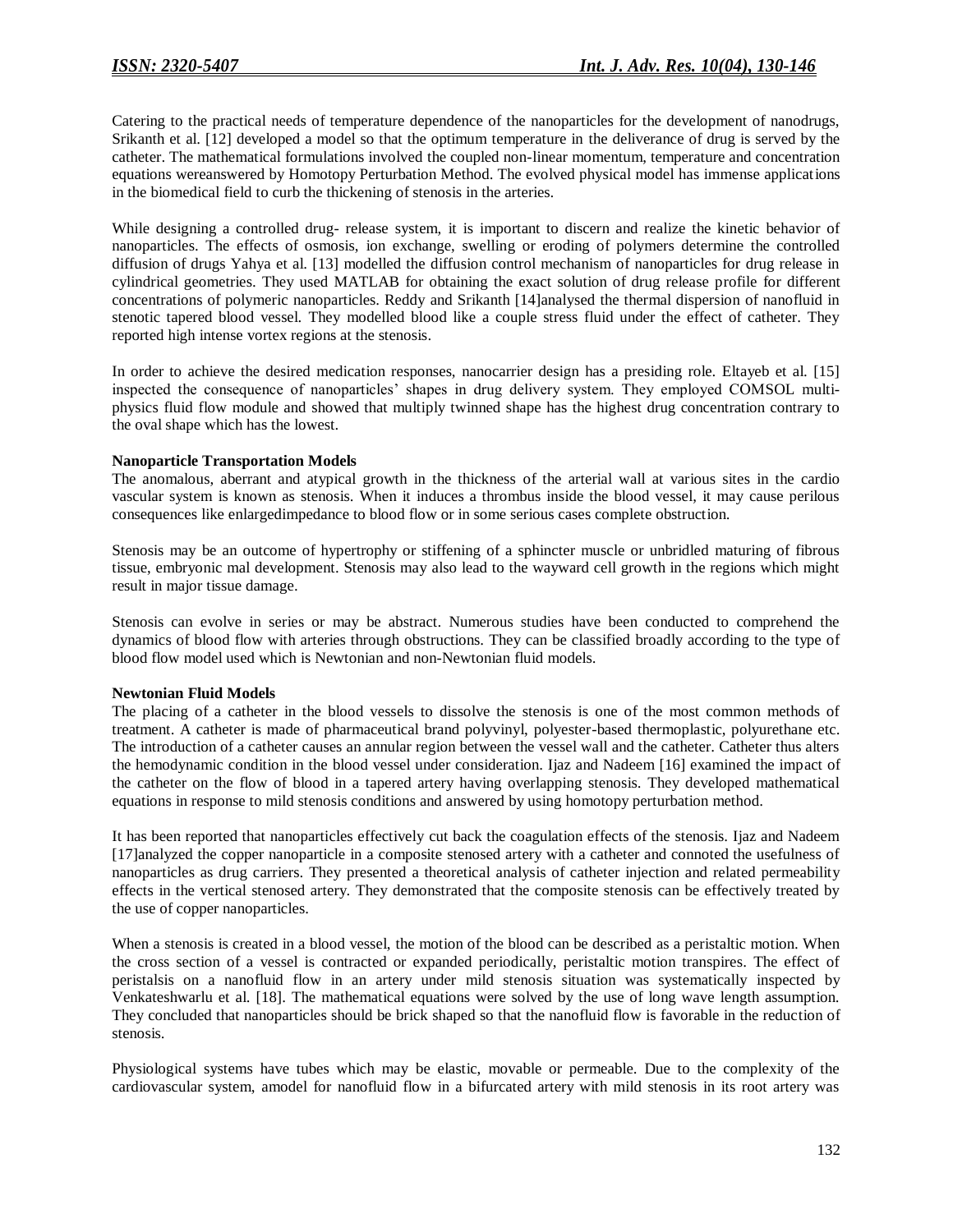studied by Srinivasacharya and Rao [19]. They validated that the flow rate and impedance change suddenly on both the sides of the apex due to the back flow at the junction and secondary flow at the apex.

Kawab et al. [20]evolved a mathematical model for nanofluid steady flow in an inclined tube with overlapping stenosis and permeable walls. The non-linear coupled equations were resolved by homotopy perturbation method. The non-invasive approach to deal with CVDs developed in this model is highly relevant.

#### **Non-Newtonian Fluid Models**

Profusely, blood is modeled as a Newtonian fluid. But in blood vessels with very small diameter and large shear rate, blood reveals its non-Newtonian fluid properties. When the shear rate exceeds 100s<sup>-1</sup>, blood can be modeled as a non-Newtonian fluid. In ailing conditions, it has been experimentally proven that blood shows rheology of non-Newtonian fluids. Vinoth et al. [21]studied the dissimilarity between non-Newtonian and Newtonian blood flow models in large blood vessels and showed that non-Newtonian blood flow model should be assumed for imitation.

Jeffrey fluid is a class of non-Newtonian fluid which exhibits shear thinning characteristic which means that the viscosity of blood elevates with the shear stress. Ellahi et al. [22] discussed the nanoparticle influences in the tapered artery with stenosis along with a catheter considering blood as a Jeffrey fluid. Heat and mass transfer effects were attended. Ellahi et al. [23] inspected the impacts of nanoparticles for Jeffrey fluid flow in tapered artery with stenosis. This model has an enhanced approach because the permeable nature of the arterial walls with the slip effect was considered for designing the mathematical formulations.

The longitudinal transfer of nanoparticles has also been examined with blood modeled using a Casson fluid. Casson fluid is an example of a non-Newtonian fluid having the property of yield stress. Casson rheological model describes the flow of a visco-elastic fluid. It is used for modeling the blood flow in narrow arteries with diameter 130-1000  $\mu$ m at low shear rates. Gentile et al. modeled the longitudinal transfer of nanoparticles in blood vessels with blood as a Casson fluid. With the use implementation of Taylor and Aris theory, they showed that an increase in rheological parameter and permeability of the vessels can cause resistance to nanoparticle delivery.

Blood is a heterogeneous fluid. Due to the presence of plasma and blood cells, blood cannot be regarded as a singlephase viscous fluid in vessels of diameter less than 100µm. It has been pointed out that the behavior of blood in tubes with shear rates less than 20  $s<sup>-1</sup>$  can be effectively traced by the power law fluid model. Blood has been regarded as Newtonian fluid in plasma and non-Newtonian power law fluid in the core region which has the suspension of RBCs. Bali et al. [24] assessed the effect of peripheral layer and slip condition on nanoparticle transportation in the capillaries presuming blood as a power law fluid. They regarded the capillary walls as impermeable and non-absorbent to the nanoparticles.

To describe the shear thinning nature of blood for a wider shear rate, K-L model is used. It has two parameters – yield stress and plasma viscosity which is an advantage over Casson model. Bali and Gupta [25] investigated the transportation of nanoparticles with K-L model through bell shaped stenosed micro-vessels. For the effective diffusion of nanoparticles, the rheological parameters, micro-vessel permeability, shape and geometry has been taken into account. They inferred that the total diffusion of nanoparticles is greatest at the vessel wall and lowest at the axis of symmetry.

| Bingham plastic fluid    | $\tau = \mu e + \tau_0$ $(\tau \geq \tau_0)$                                                 |
|--------------------------|----------------------------------------------------------------------------------------------|
|                          | $e = 0 \quad (\tau \leq \tau_0)$                                                             |
| Herschel-Bulkley fluid   | $\tau = \mu e^n + \tau_0$ $(\tau \ge \tau_0)$                                                |
|                          | $e = 0 \; (\tau \leq \tau_0)$                                                                |
| Casson fluid             | $\tau = \mu e^{1/2} + {\tau_0}^{1/2}$ ( $\tau \ge \tau_0$ )                                  |
|                          | $e=0$ $(\tau \leq \tau_0)$                                                                   |
| Prandtl fluid            | $\tau = A \sin^{-1} e/c$                                                                     |
| Prandtl- Eyring fluid    | $\tau = Ae + B \sin^{-1}(e/c)$                                                               |
| Ellis fluid              | $e = A\tau + B\tau^n$                                                                        |
| Reiner-Philliphoff fluid | $\tau = \mu_{\infty} + e \left[ \frac{\mu_0 - \mu_{\infty}}{1 + (\frac{\tau}{2})^2} \right]$ |
|                          |                                                                                              |

**Table 1:-**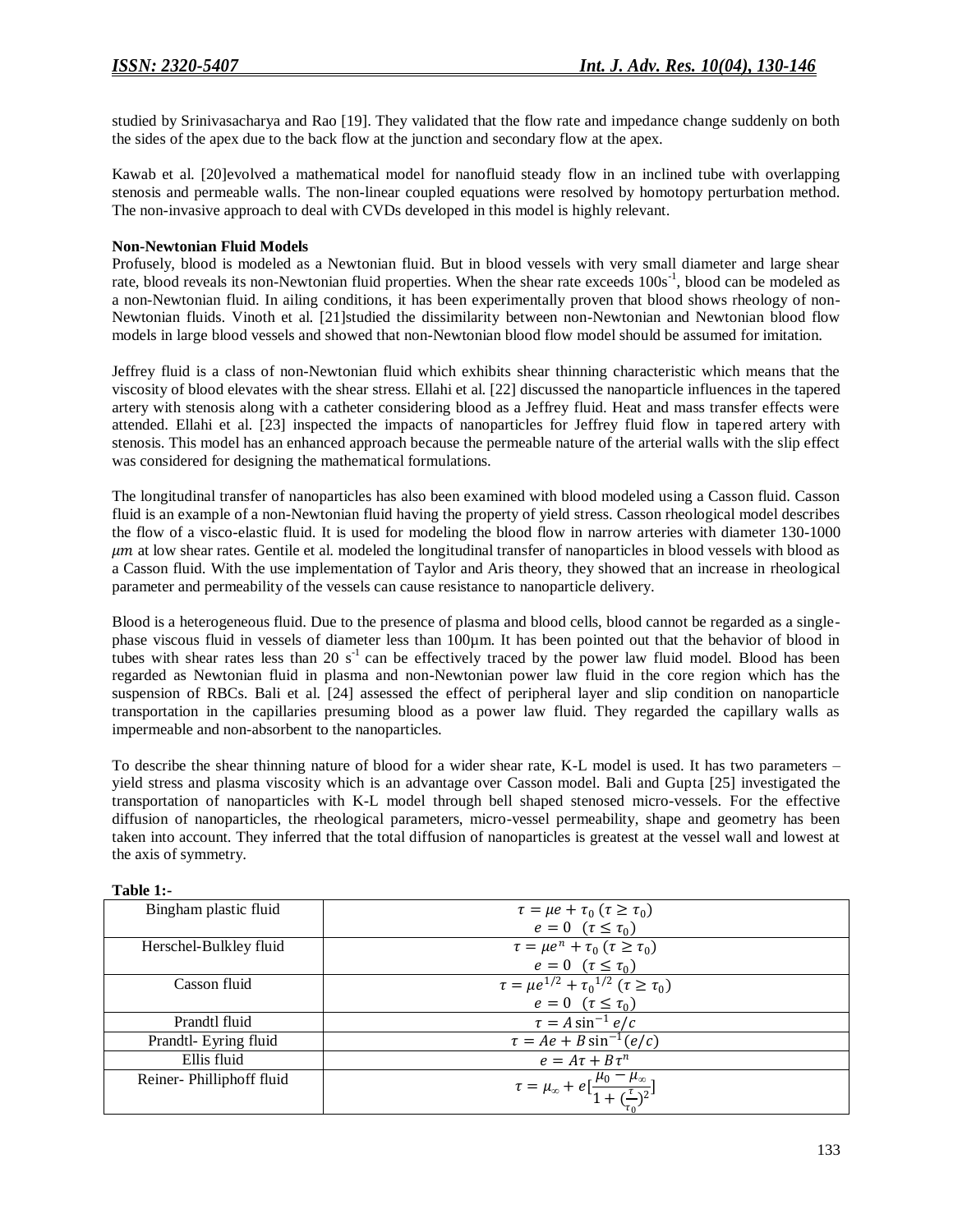| _<br>–<br>്ര<br>,,,<br>∼∙เ∍ |
|-----------------------------|
|                             |

Table 1 summarizes the some of the non-Newtonian fluids along with the equation of stress  $(\tau)$  and strain (e) relation where  $\mu$  is the coefficient of viscosity. These models describe the behavior of fluid at varying shear rates. The mechanics of these fluids combined with the nanodrug behaviour is a salient feature for developing any mathematical model.

#### **Unsteady Flow Models**

For designing a complex model that takes into consideration numerous physiological phenomena, some practical problems need to be considered. For instance, a notable difference in time scale arises in the drug transport in the blood vessels. The drug may take some time to release which would involve a number of cardiac cycles. This arises the need for unsteady flow models. Also, realistic diseased arterial segments have shown that the presence of stenosis potentially contributes to the blood flow behavior. Multiple sites of narrowed blood vessels have an unsteady blood flow. The insertion of a catheter significantly effects the blood flow and its characteristics. In such a case cross model is used for describing the unsteady blood flow. Cross models are in compliance with the experimental results obtained for the blood dynamics for unsteady blood flow.

Zaman et al. [26] took into account the nanoparticle diffusion in unsteady blood flow in catheterized stenosed blood vessel. Explicit finite difference method was employed to solve the equations under mild stenotic conditions with the use of momentum and temperature formulations. They showed that the nanoparticle concentrationmaximizes with the rise in thermophoresis parameter in the arterial cross section.

In the case of multiple stenosis at different locations in an arterial segment, Bingham Plastic fluid represents approximately the flow characteristics of blood. The vessel walls are almost rigid due to plaque formation and the blood represents the properties of viscous incompressible fluid, described by the Bingham Plastic fluid model. Jamil et al. [27] gave a mathematical model for unsteady blood flow with nanoparticles through stenosed arteries under the influence of periodic body acceleration. They concluded that the blood flow velocity can be controlled using nanoparticles in the stenosed arteries.

# **Magnetic Field Effect Models**

Magnetic nanoparticles are an important outcome of nanotechnology. They work through magnetic absorption of specific tissue for targeted delivery of drugs. Tissues are almost pellucid to magnetic energy; thus, magnetic fields can traverse the tissues. This provides for the use of magnetic responsive nanoparticles in drug delivery. The pharmo-kinetic properties of these particles can be controlled and eventually their interactions with the cells or the bio-compatibility can be monitored. The ease of surface modification under the influence of magnetic field is the key feature that enables the drug to be attached to the nanoparticles.

Magnetic targeting is used to hoard the drug carrier at the desired target site under the effect of external magnetic field. In 1996, Lubbe et al. [28] showed the responsiveness of magnetic drug targeting in phase I and II clinical trials to concentrateepirubicin-conjugated nanoparticles. Pouponneau et al. [29] employed a catheter-based method to disperse magnetic particles around a tumor in blood vessel. Similarly, catheter methods have been used for particle up to 1-5mm in size because they cannot pass through pulmonary circulation just by injecting.

Haghdel et al. [30] gave the mathematical model for nanoparticle targeted drug delivery system in magnetic field. They considered various non-Newtonian blood flow models and their numerical simulations showed that Herschel-Bulkeley or power law models are best suited for magnetic nanoparticle targeted drug delivery.

Ardahaie et al. [31]analyzed the arterial blood flow containing nanoparticles in magnetic field. Numerical simulations were used to solve the equation. They assumed a conductive field and used ohm's law.The result showed that magnetic field accelerated the nanoparticle movement in the blood.

Abu-Hamdeh et al [32] showed that the magnetic field intensity and the magnetic field permeability effect the controlled drug delivery of nanoparticle in magnetic field. The equations were examined numerically while applying the magnetic field at right angles to the decree of the flow. They emphasized that magnetic field helps to precisely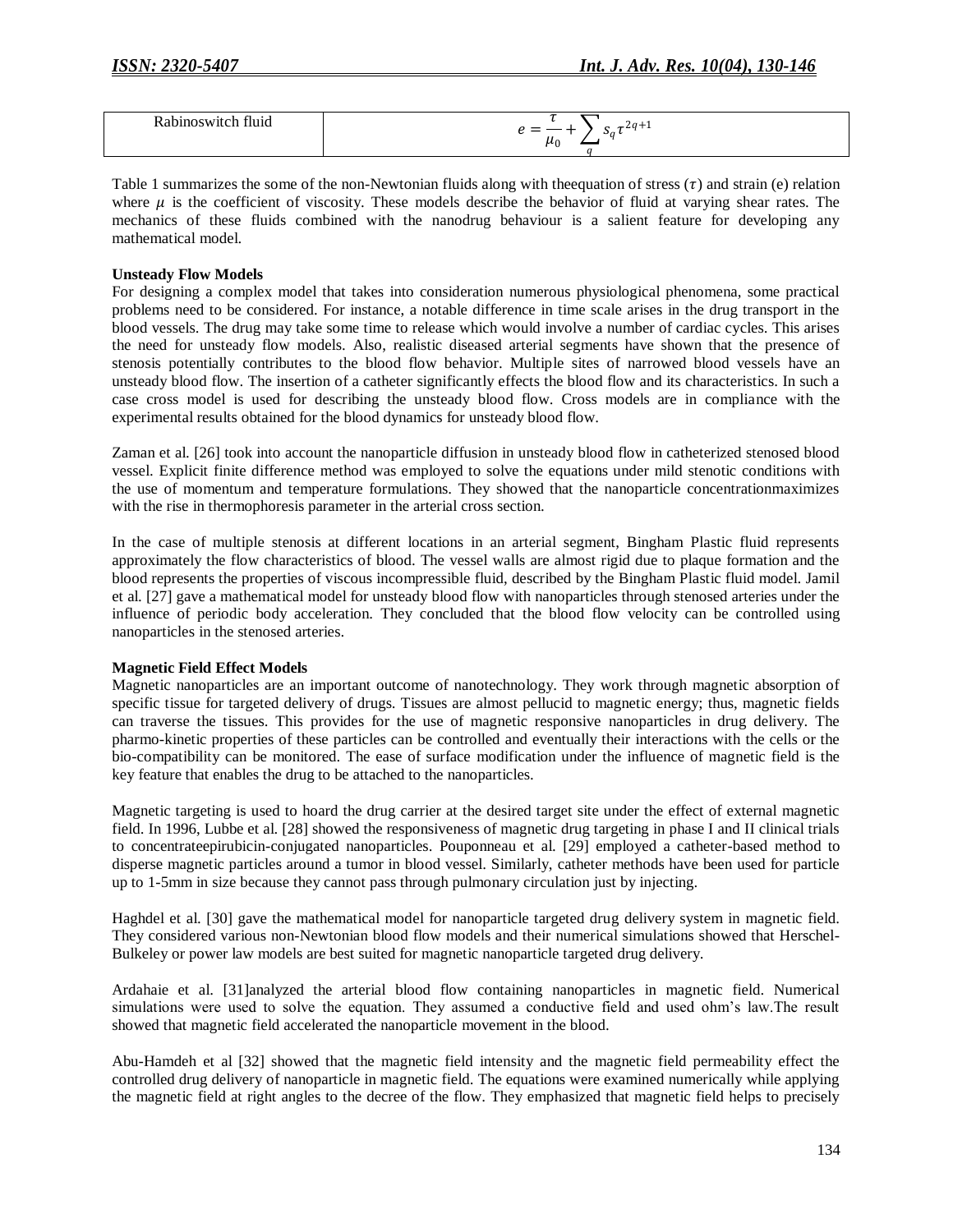(4)

control the particle settlement in the blood vessels that can cure the blockages and the clots without involving any surgeries.

Ndenda et al. [33] gave a magnetic drug targeting model to capture the effective dispersion of drug-coated nanoparticles through a microvessel. The effects of various parameters like magnetization and magnet-tumor distance on the dispersion of drug was discussed. They assumed that the magnetic nanoparticles experience a force that relies on the magnetic field and its gradient. The qualitative aspects of this mathematical model depicted that higher the volume fraction of magnetic particles and higher the magnetization led to higher targeted delivery of nanodrugs.

Lee et al. [34]asserted on the effectiveness of magnetic drug delivery in arterioles and capillaries. They considered the magnetic field generated by a magnetic diploe and a bar magnet. They studied the influence of different dipole moment and the location of magnet from the blood vessel which significantly effects the nanoparticle diffusion rates.

# **Heating Effect Models**

Nanofluids are defined as nanoscale colloidal suspensions of nanomaterials in a base fluid. Nanofluids possess enhanced thermal properties like thermal conductivity, thermal diffusivity and viscosity. Researchers have been using Maxwell's models to describe the heating effects of nanofluids. But they do not offer a good application. Mathematical modeling of nanofluids helps to determine the thermophysical properties like thermal conductivity and viscosity etc. Various models have been put forward to determine the thermal properties of nanofluids.

#### **Effective medium theory**

Effective medium theory is a static model to model the thermal conductivity of nanofluids. It does not take into consideration the random motion in the mixture. This theory is valid for dilute nanofluids containing nanoparticles within micrometer and millimeter range. Maxwell gave this theory which is the foundation behind most of the models used for predicting the thermal conductivity of nanofluids. It states that nanoparticles are not moving in the fluid and there is no interaction in-between the fluid particles and nanoparticles. This first model evolved from for a system of spherical particles in solid-liquid mixtures. The thermal conductivity  $k_{nf}$  of nanofluids, is stated as-

$$
k_{nf} = \frac{k_p + 2k_f + 2\phi_p (k_p - k_f)k_f}{k_p + 2k_f - \phi_p (k_p - k_f)}
$$

where  $k_{nf}$  is nanofluid conductivity,  $k_p$  is the nanoparticle conductivity,  $k_f$  is the base fluid conductivity and  $\varphi_p$  is the volume fraction.

Maxwell's model wasdeveloped to a great extent by Hamilton and Crosser [35]. They regarded a shape factor for the geometry of the nanoparticle in the nanofluid. The shape of nanoparticle significantly contributes to the thermal conductivity of the nanofluid if it is comparatively larger than the thermal conductivity of the base fluid. Hamilton-Maxwell model for non-spherical shaped particles is given as-

$$
k_{nf} = \frac{k_p + (m-1)k_f + (m-1)\phi_p(k_p - k_f)k_f}{k_p + (m-1)k_f - \phi_p(k_p - k_f)}
$$
(5)  
where *m* is the shape factor.

# **Layering model**

Yu and Choi [36] worked on the Maxwell model and included an interfacial layer. The interfacial layer formed on the nanoparticle as it is dispersed in the base fluid, promotes a thermal bridge in the nanoparticle and the base fluid. The interfacial layer is thus combined with the size of the original nanoparticle to give an equivalent nanoparticle. It was assumed there are no collisions among the particles and also no clusters are formed.

$$
k_{nf} = \frac{k_p + 2k_f + 2\phi_p (k_p - k_f)(1+\beta)^3 \phi_p k_f}{k_p + 2k_f - \phi_p (k_p - k_f)(1+\beta)^3 \phi_p}
$$

(6)

where  $\beta$  is the thickness of the nanolayer formed.

#### **Aggregation model**

Clustering nanoparticles in the base fluid causes their aggregation. These aggregates of nanoparticles reduce the particle velocity of the nanofluid. More significantly, they reduce the stability of the nanofluid. Many researchers considered different nanoparticles shapes and clusters for dilute and homogeneous nanofluids. Since this model was oversimplified, a second model was developed that considered formation of complex structures. This model was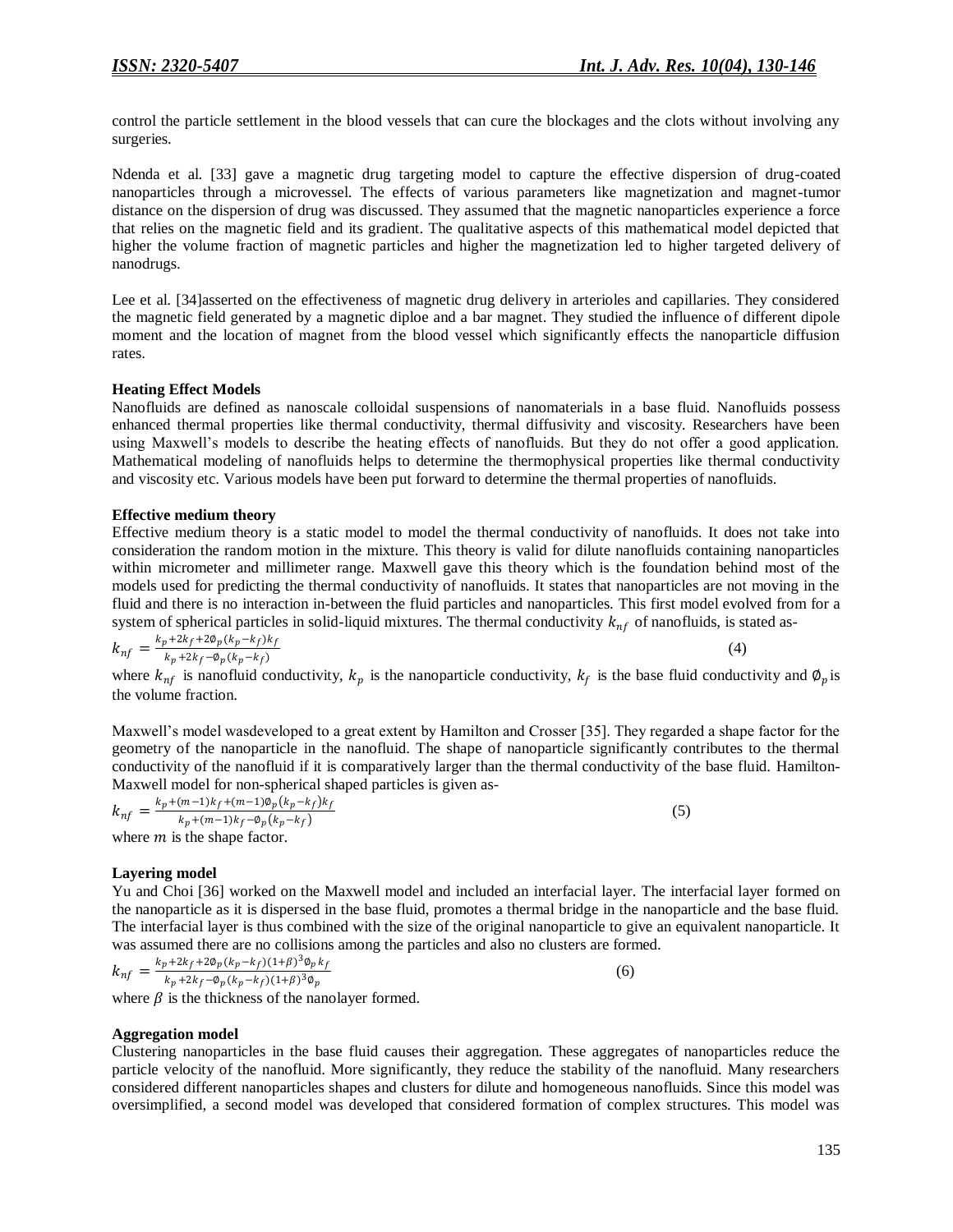more accurate. Wang et al. [37]created another aggregation and clustering model that reduces to effective medium theory at lower concentrations and changes to Bruggerman model at higher concentrations.

#### **Brownian model**

Brownian motion or the random and chaotic movement of nanoparticles within the nanofluid is caused by the persistent collisions of nanoparticles with the molecules of the base fluid. Brownian motion prominently effects the heat transfer in nanoparticles and also causes increased aggregation. The effects of Brownian motion in nanofluids can be observed as convection. Bhattacharya et al. [38] designed a thermal model combining these effects that not only do the nanoparticles mix but also break free from the clusters. They validated the Maxwell's model for large sized particles; but when the size of the particle decreased, the Brownian motion dominated. Similarly, Kumar et al. [39] gave a model on Fourier's law of diffusion through the nanofluids. Parsher et al. [40]reported that convection due to the Brownian motion is the major factor for the increase in thermal conductivity of nanofluids. They observed that heat transfer in the nanofluid occurred via oscillations of atoms which was aided by the formation of interfacial layer.

Li et al. [41] reported that thermal conductivity of nanofluid was not only elevated by Brownian motion but also due to increase in the nanofluid temperature which simultaneously decreased the viscosity causing in les agglomeration and more Brownian motion.

Jang and Choi [42]studied the heat transfer in nanofluid and concluded that heat transfer occurring by Brownian motion is negligible. The heat transfer in nanofluid rather occurred through particle-to-particle conduction.  $k_{nf} = k_f (1 - \emptyset_p) + k_p \emptyset_p + 3C \frac{r_f}{r}$  $\frac{r_f}{r_p} k_f Re_r^{\;2} Pr \not \! \! \varphi_p(7)$ 

where  $r_f$  denotes the diameter of the base fluid molecule,  $r_p$  is the diameter of the nanoparticles, Re is the Reynolds number,  $Pr$  is the Prandlt number and  $C$  is an empirical constant.

Xuan et al. [43] combined the Brownian motion and aggregation in their model. They gave the importance of radius of gyration of the nanoparticle clusters formed. With reduced radius of gyration or cluster size, the nanoparticles moved faster that increased the effective thermal conductivity.

$$
\frac{k_{nf}}{k_f} = \frac{k_p + 2k_f - 2\Phi_p(k_f\Phi_p)}{k_p + 2k_f + \Phi_p(k_f\Phi_p)} + \frac{\rho_p\Phi_p c_p}{2k_f} \sqrt{\frac{2k_B T}{3\pi r_c \mu}}
$$
\n
$$
\tag{8}
$$

where  $\rho_p$  is the density of the nanoparticles,  $c_p$  is the specific heat capacity of the nanoparticles,  $r_c$  is the apparent diameter of nanoparticles cluster,  $k_B$  is the Boltzmann constant and  $\mu$  is the dynamic viscosity of the base fluid.

#### **Molecular dynamics model**

The inherent complexities of the nanofluids make it difficult to anticipate sthe thermal conductivity of the nanofluids. Some researchers modelled how the base fluid's molecules intercommunicate with the nanoparticles. He used molecular dynamics to simulate the interfacial layer interactions. They reported that interfacial layer increased the nanofluid thermal conductivity.

# **Viscosity Models**

Viscosity of a fluid depends on the fluid temperature. Viscosity holds a direct effect in the equations governing fluid flow. Various parameters like pressure drop and skin friction depend on viscosity or  $\mu$ . Many experimental works and simulations approaches have been made to analyse the effect of various parameters on viscosity.

The first model for nanofluid viscosity was given by Einstein [44]. In this model spherical nanoparticles with a volume fraction of less than 2% has been considered.

$$
\mu_{nf} = (1 + 2.5 \phi)\mu_f
$$
\n
$$
\mu_{nf} = \mu_f / (1 - \phi)^{2.5}
$$
\n
$$
\mu_{nf} = \mu_f / (1 - \phi)^{2.5}
$$
\n
$$
\mu_{nf} = (1 + A\phi + K_H\phi^2)\mu_f
$$
\n
$$
\mu_{nf} = (1 + A\phi + K_H\phi^2)\mu_f
$$
\n(10)

Where A is the coefficient of Einstein's model and  $K_H$  is Huggins coefficient that reports the immediate effect of Brownian motion on nanoparticles.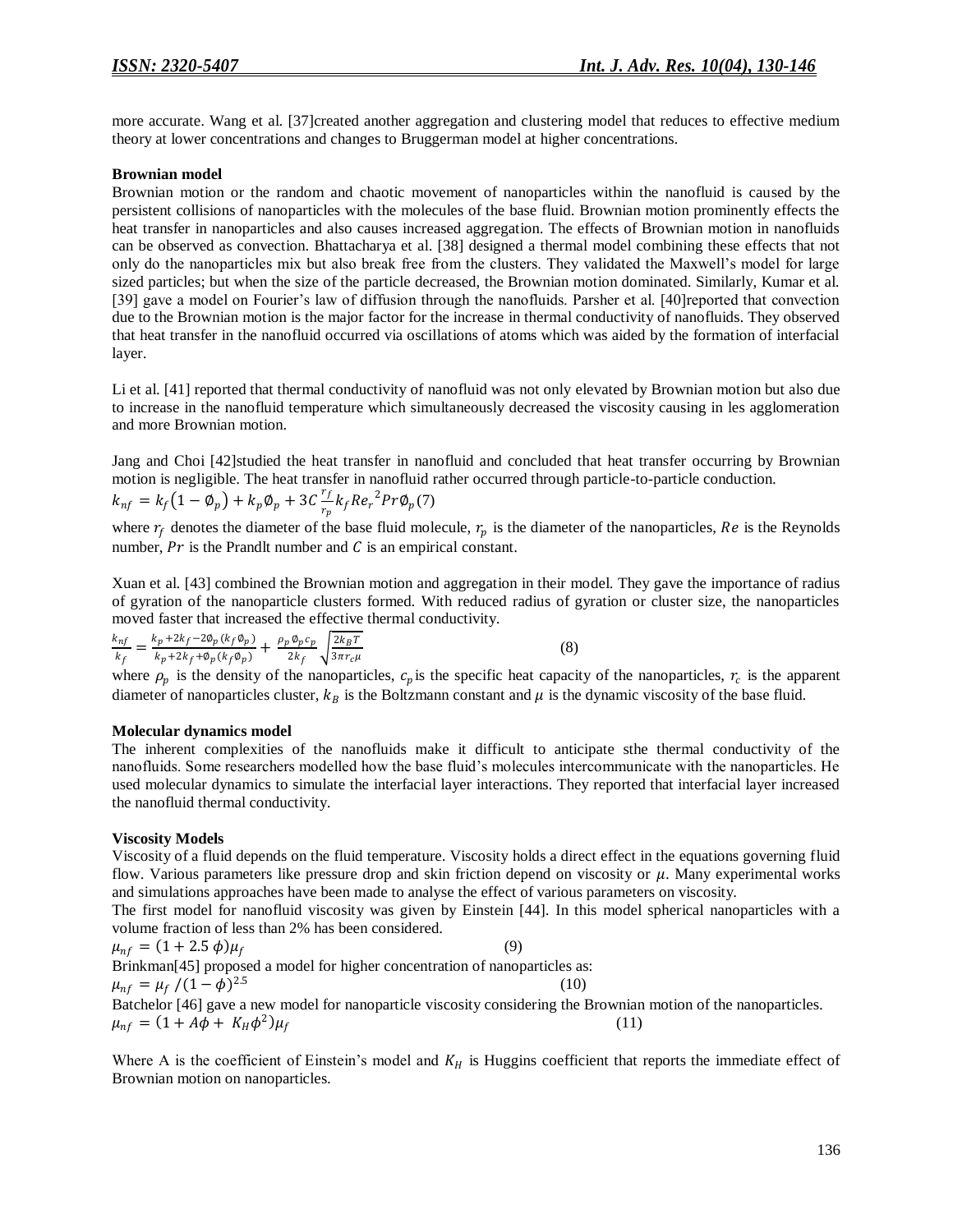Frankel and Acrivos[47] derived a model for evenly distributed nanoparticles with maximum concentration.

$$
\mu_{nf} = \frac{9(\frac{\phi}{\phi_{max}})^{1/3}}{8(1 - (\frac{\phi}{\phi_{max}})^3)} \mu_f
$$
\n(12)

Hosseini et al. [48] gave an expression to predict the viscosity of nanofluids.

$$
\frac{\mu_{nf}}{\mu_f} = \exp\left[a + c_1 \frac{T}{T_0} + c_2 \phi + c_3 \left(\frac{r_p}{1 + d_{nf}}\right)\right]
$$
(13)

Where a depends on the properties of nanofluids,  $c_1$ ,  $c_2$  and  $c_3$  is experimentally determined,  $T$  and  $T_0$  are the real and reference temperatures of the nanofluid and  $d_{nf}$  is the thickness of the nanolayer.

The above-mentioned models are suitable to predict the viscosity of the nanofluids.

#### **Specific Heat Capacity Models**

Most of the researches on nanofluids focus only on  $k_{nf}$  or thermal conductivity. But specific heat capacity or  $c_p$  is a vital parameter to describe the thermal properties of nanofluids.

Pak et al. [49] gave the first model to predict specific heat capacity of nanofluids.

$$
c_{p_{nf}} = (1 - \phi)c_{p_f} + \phi c_{p_p}
$$
 (14)

where  $c_{p_f}$  is the specific heat capacity of the base fluid and  $c_{p_p}$  is the specific heat capacity of the nanoparticles. An enhanced model considering the thermal equilibrium for nanoparticles and the base fluid was given by Xuan et al. [50]

$$
c_{p_{nf}} = \frac{(1-\phi)(\rho c_p)_f + \phi(\rho c_p)_p}{(1-\phi)\rho_f + \phi \rho_p} \tag{15}
$$

The study of specific heat capacity accounts for only 5% of studies. More attention is needed on this aspect of nanofluid parameter for the successful designing of the targeted drug delivery systems.

#### **Size And Shape Dependency Models**

Nanomaterials have shown various physical properties that are dissimilar to their bulk materials. This happens due to a change in area-to-volume ratio that results in size and shape governing properties of nanoparticles. The various mathematical models are presented here for understanding the shape and size dependency of nanoparticles.

#### **Size Dependency Models**

For the purpose of understanding the thermal and mechanical properties of nanoparticles for their transportation in the circulatory system, it is necessary to understand their heat and mass transfer applications. The study of physical properties of nanomaterial behavior has become an inductive path of research. The small measurements of nanoparticles lead them to exhibit various properties corresponding to the bulk form of the same material. The major criterion that affects the conduction of nanoparticles is the size of nanoparticles.

Qi and Wang [51] developed a model to reckon with the size and shape dependency of nanoparticles. Basically, metallic nanoparticles were taken into account. They used a continuous media model for nanoparticles of size greater than 1 nm. They showed that lattice parameters decreased with the decrease in particle size.

Morris [52] in his chapter on the properties of nanoparticles discussed the surface properties like electrical, optical, thermal and mechanical properties. Andrievski[53] pointed out five principal features that effect the size of nanoparticles. They can be stated as-

- 1. The reduction of any crystal to nanometer size causes in a major rise in the role of interfacial defects.
- 2. These interfacial properties are different at nanoscale levels.
- 3. The characteristics physical lengths of the crystal structure like mean free path and Frank-Read loop size change for nanoscale objects.
- 4. The nanocrystals can show quantum nature.
- 5. The nanometer particles show residual stresses, pores, interface segregations etc that are not seen in conventional crystals.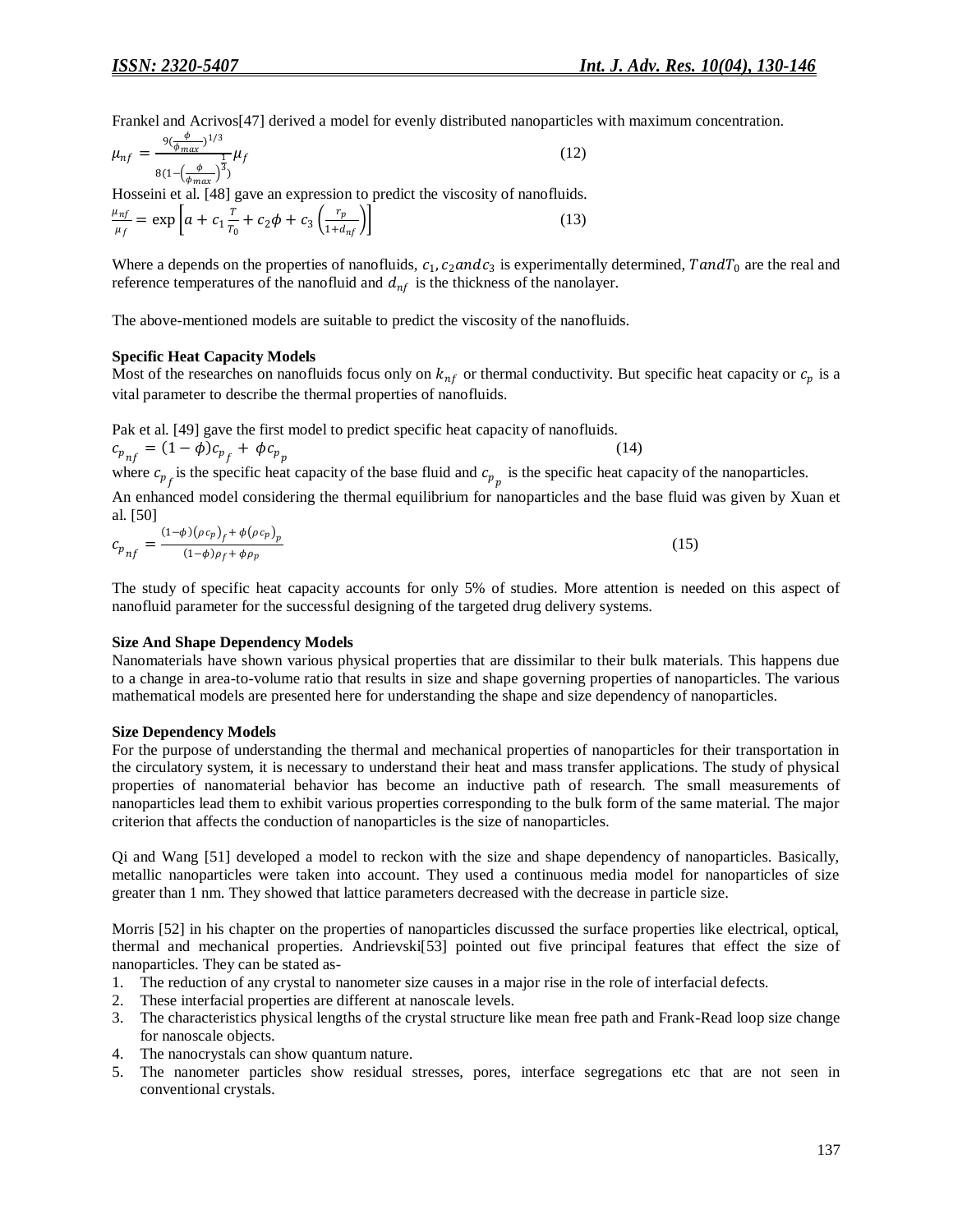Singh et al. [54] proposed a theory to study the size dependent specific heat, melting entropy and enthalpy of nanoparticles. They delineated that specific heat increases with the lessening of particle size whereas the melting entropy and enthalpy show an opposite trend.

Pandey [55] showed that lattice parameters not only depended on size of nanoparticles but also on surface energy. Achhal et al. [56] gave the importance of particle size of nanoparticles to improve the efficiency of nanofluids. They used molecular dynamics instead of analytical methods and the results showed that they were closer to the experimental values.

The thermodynamic properties of nanoparticles rely mostly on the ratio of its surface area to the volume of the material. Jalal and Mawlood[57] used cohesive energy as a thermodynamic parameter to relate the size dependent properties of nanoparticles with various physical properties. The effect of size has a major role in studying nanoparticles behavior.

# **Melting temperature**

The melting temperature of a nanoparticle in a size dependent formula is given as-

$$
T_{np} = T_{bs} \left( 1 - \frac{N}{2n} \right)
$$
 (16)

where  $T_{bs}$  is the melting point of the bulk state and  $\frac{N}{2n}$  depends on the size of nanoparticles.

# **Debye temperature**

Debye temperature is the measure of the highest temperature due to single normal vibration. It has been reported that Debye temperature for nanomaterials decreases with the reduction in size. The relationship of nanomaterial Debye temperature as a function of particle size is given as-

$$
\theta_{Dnp} = \theta_{Dbs} (1 - \frac{2d}{D})^{1/2} (17)
$$

where  $\theta_{Dbs}$  is the Debye temperature for bulk material, dis the atomic diameter and D is the diameter of the nanoparticles.

# **Melting entropy**

The size dependent melting point  $T_{np}$  is directly linked to the melting entropy of nanomaterials.

$$
S_{mnp} = S_{mbs} + \frac{3R}{2} \ln \frac{T_{np}}{T_{bs}}
$$
\n(18)

where  $S_{mnp}$  is the melting entropy of the nanoparticles and  $S_{mbs}$  is the melting entropy of the bulk material.

# **Specific heat capacity**

The size dependency of the specific heat capacity of the nanomaterial is given as-  $C_{pnm} = C_{pbs} (1 - \frac{2d}{R})$  $\frac{2a}{D}$ )<sup>-1</sup> (19)

where  $C_{pbs}$  is the specific heat capacity of the bulk material.

# **Shape Dependency Models**

In most of the studies, the physical performance of the nanoparticles is analyzed either by considering the nature of the base fluid or different nanoparticles. Usually in many investigations, spherical shape of nanoparticles is considered. But practically there are limited applications and significance of spherical shaped nanoparticles. Nonspherical shaped nanoparticles are utilized in drug delivery, cancer therapy, clinical diagnosis etc. [58].

Timofeeva et al. [59] discussed the shape effects of nanoparticles. They showed that the thermal conductivity and viscosity of nanoparticles depends on the shapes of particles. They used four major shapes namely spherical, platelet, cylinder and bricks. Devaki et al. [60]studied the MHD peristaltic flow of copper-water nanofluid in an artery with mild stenosis for different shapes of nanoparticles. The results showed that brick shaped nanoparticles increased the velocity, temperature and pressure gradient.

Ahmed and Nadeem [61] studied the arterial flow of copper nanofluid comprising different shapes of nanoparticles such as bricks, platelets and cylinders. The problem was modeled in a toroidal coordinate system and solved using perturbation approximation. The difference in the behavior of different shapes of nanoparticles in a catheterized curved artery has been highlighted in this study.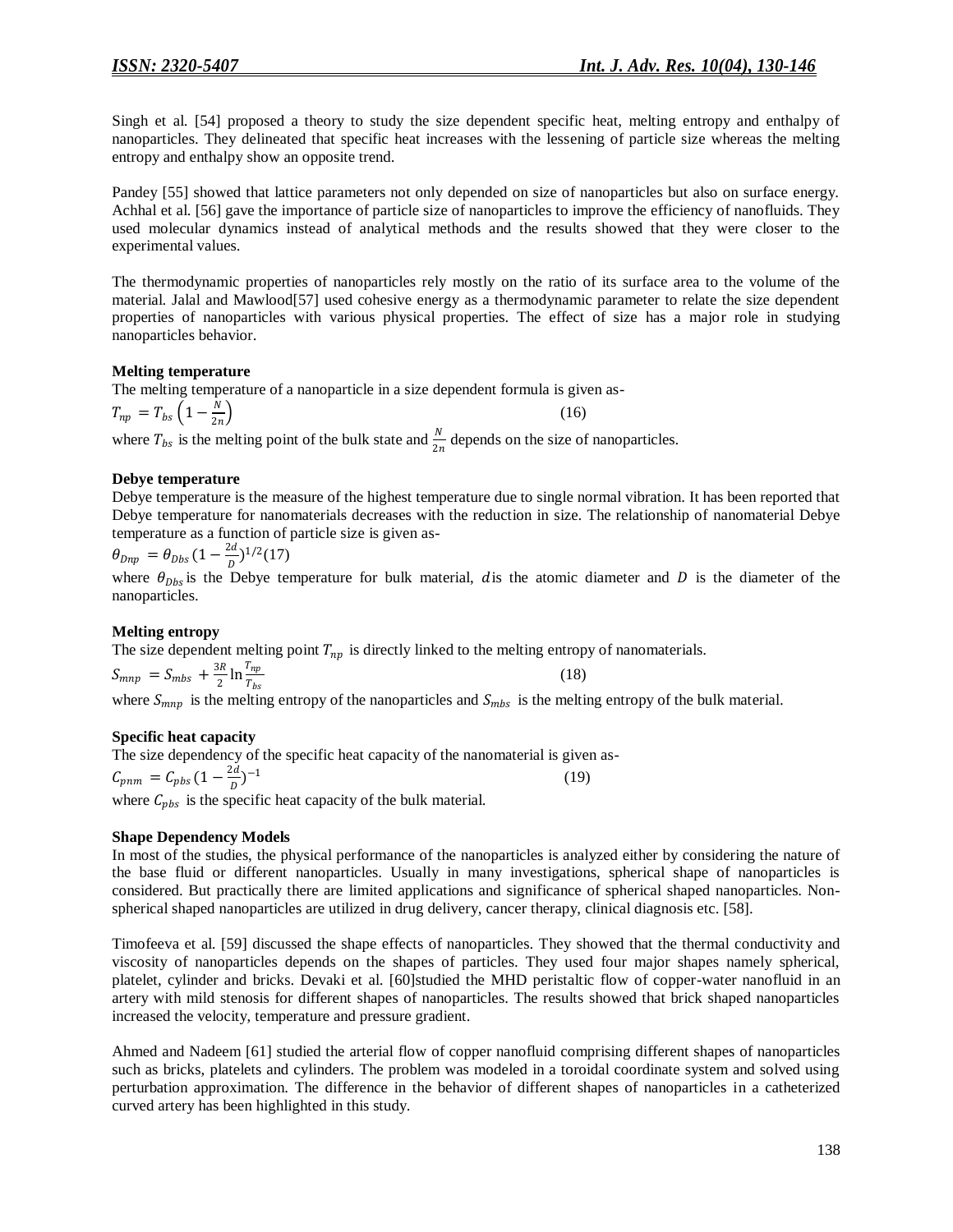#### **Nanoparticle Penetration Across Cells And Tissues Models**

Agent based modelling combined with CFD approaches has a great potential. When blood cells and capillary diameters are comparable, the reduced number of white blood cells and platelets with respect to the red blood cells make red blood cells as the major driver for nanodrug delivery. Thus, the study of nanoparticle in a blood vessel has a relative importance of RBC enhanced diffusion and Brownian diffusion. They both are comparatively important for nanodrug delivery.

Hossain et al. [62]in their work on the mathematical modeling of coupled drug and drug-encapsulated nanoparticle transport in patient specific coronary artery walls have devised a catheter-based nanoparticle drug delivery system. This computational tool framework can be used to diffuse plaques. Riveting on spherical shaped nanoparticle of size 20-500 nm; Hossain et al. have studied the properties like viscosity and miscibility of nanoparticles in the blood. Navier-stokes equation conjoined with advection-diffusion equation has been used to ascertain the concentration of nanoparticles at the arterial wall. Nanoparticle accumulate near the bifurcation area of the arteries which has a pronounced effect on the spatial distribution of nanoparticles. Once the nanoparticles invade the arterial walls, they diffuse more with uniform distribution. It was reported that nanoparticle deposition and plaque site harmonized well which rendered an excellent opportunity to study the local behavior of nanoparticle.

Aidun et al. [63] have systematically probed the nanoparticle response to the cellular blood flow. Since the nanoparticles have size of order 10 nm and RBCs have size of order 10  $\mu$ m, therefore the analysis of the transport of nanoparticles is affected by labyrinthine dynamics. The dynamics predominantly depend on the Brownian effect and nanoparticle and RBC interaction. Tan et al. [64] studied a paraphrased Brownian motion effect for nanoparticles for RBC deformation and fluid flow. Tan et al. [65] put to use 2-D simulations to determine the behavior of nanoparticle transport in cellular blood flow. Nanoparticle dynamics and mesoscale 3-D model was used for examining the nanoparticle transfer in cellular blood flow.

Aidun et al. [66] captured the critical nanoparticle size  $(-1\mu m)$  which prevents greater retention of nanoparticles in the region near the wall which is cell free. The RBC driven shear induced diffusivity dominates over Brownian diffusivity which is grounds for high radial diffusion rates.

The more effective transport of nanoparticles relies on the critical shear rate. The characterized nanoparticle diffusion tensor was analyzed by Aidun et al. [67]. Nanoparticle diffusion tensor manifests high anisotropy. A critical shear rate  $(-100s^{-1})$  exists about which the diffusion tensor switches from linear and non-linear. This proposed empirical formulation offers to reinforce effective continuum models for in vivo nanoparticle drug delivery.

Owing to the physiological applicability, geometry and flow patterns, a multiscale framework for nanoparticle distribution in microvascular bifurcations was also studied by Aidun et al. [68]. The segregation of solutes at microvascular bifurcations has been studied in response to the Zweifaen Fung (ZF) effect. Nanoparticles segregation at the bifurcation, which is stirred by the RBC motion depends on the ratio of flow rates between the daughter branches. The results showed that the presence of a driving force is responsible for the heterogeneity of the nanoparticle at the bifurcations. This model would help in fabricating a nanodrug delivery mode for full vasculature.

Sabourian et al. [69]summarized the investigations of active and passive transport of nanoparticles across the cell. They reviewed the various factors for designing nanoparticle so that they can be internalized more efficiently into the diseased cells and also increase their rate of cellular uptake. They discussed that size of nanoparticles is the prime factor to be considered while designing the models for cellular uptake of nanoparticles at the diseased site. The size range from 10 to 60 nm is the optimum size for cellular uptake of nanoparticles.

Ismael et al. [70]discussed a mathematical model for nanoparticle transport in the tissue in the presence of a vertical vessel. The nanoparticles push through from the blood vessel into the tissue bed. They emphasized that nanoparticle transport depended on the thermophoresis parameter. This model has interesting applications in the nanoparticle drug delivery in deep tissues.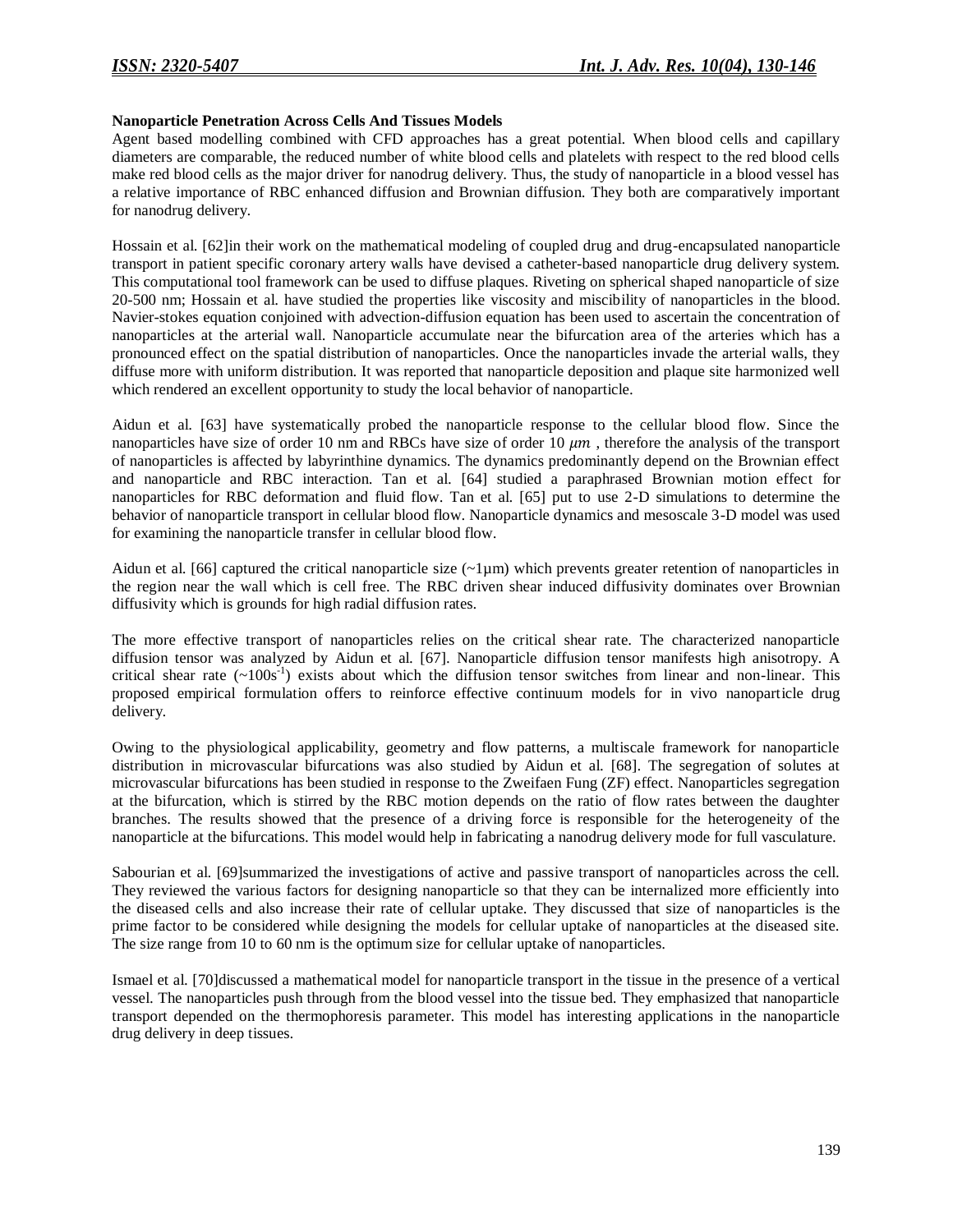# **Conclusions:-**

A comprehensive review on mathematical models for nanoparticle delivery in the blood is presented here. The utilization of mathematical models is a significant tool to describe the pharmokinetics of nanodrugs. The mathematical equations reveal the transportation rate of nanoparticles in the blood stream.

Dispersion and diffusion of drugs is the rudimentary mechanism for the transport of nanoparticles in the blood vessels. The foundation of effective diffusion was laid by Taylor and Aris that followed a huge revolution. Researchers have worked on the time dependent models, different non-Newtonian models of blood and different geometries of nanoparticles to ascertain the controlled release of nanodrugs in the blood.

The blood vessels under diseased conditions develop stenosis that increases the impedance to flow. Such abnormal state is answered by non-Newtonian fluid models for blood. The rheological parameters, permeability and the geometry of stenosis with nanoparticles in the blood are convincingly studied by these mathematical models.

When a drug is injected or given orally as a dosage, there is a time lapse before it reaches the circulation. To account for such time differences, unsteady blood flow models are designed. The cases of multiple stenosis are productively described by these unsteady blood flow mathematical models.

The nanoparticle diffusion rates are greatly improved by the utilization of magnetic field. Lube et al. [28] provided a breakthrough in magnetic drug targeting. These mathematical models have depicted high volume fraction of nanoparticles under magnetization.

The thermophysical properties of nanoparticles in blood is studied using various models like effective medium theory, layering model, aggregation model, Brownian model and molecular dynamics model.Viscosity is a direct effect of the thermal properties of the fluid. Einstein gave the first model to study the viscosity of nanofluids. The viscosity models are governed by the volume fraction of nanoparticles. Another property that is the direct outcome of heat is the specific heat capacity. Specific heat capacity models are again controlled by volume fraction of nanoparticles in the blood.

Nanoparticles evolve from their bulk materials. Thus, their properties are dominated by their size and shape. The size of nanoparticles establishes the melting temperature, Debye temperature, melting entropy and specific heat capacity. On the other hand, various shapes of nanoparticles like blades, platelets, cylinders and bricks are prominently used to study the velocity, temperature and pressure gradient of nanofluids.

The potency of nanoparticles to target the diseased site is regulated by their behavior under the blood flow. The capillaries with very small diameters have only red bloods cells as the major driver for nanodrug delivery. The RBC enhanced diffusion models are used to study the nanoparticle penetration across cells and tissues. Different physiological applications and flow patterns are effectively answered by these mathematical models.

Scientists have been working to produce cell-specific targeting ligands to enhance drug delivery of nanoparticles. Efforts are being made to develop bio-compatible nanoparticles to allow for greater cellular uptake and limited toxicity. More efforts should be made to improve drug-capacity of nanoparticles. For the characterization of the thermophysical properties of the nanoparticles, only thermal conductivity and viscosity are considered. But these parameters are governed by various factors like temperature, concentration, shape and size of the nanoparticle as well as their aggregation. These factors also need to be fully explored for the enhancement of nanoparticle delivery in the blood.

Further, due attention should be given to the surfactants and pH adjustments for the better transportation of nanoparticles in stenosis of various geometries. The study of nanomaterials like carbon nanotube and graphene still needs more exploitation. In order to refurbish new models and correlations the effect of micro convections, clustering and Brownian motion of the nanoparticles also need to be taken into account. These gaps and challenges will provide significance developments in the study of transportation of nanoparticles. These researches will fuel some unprecedented discoveries in the field of nanomedicine.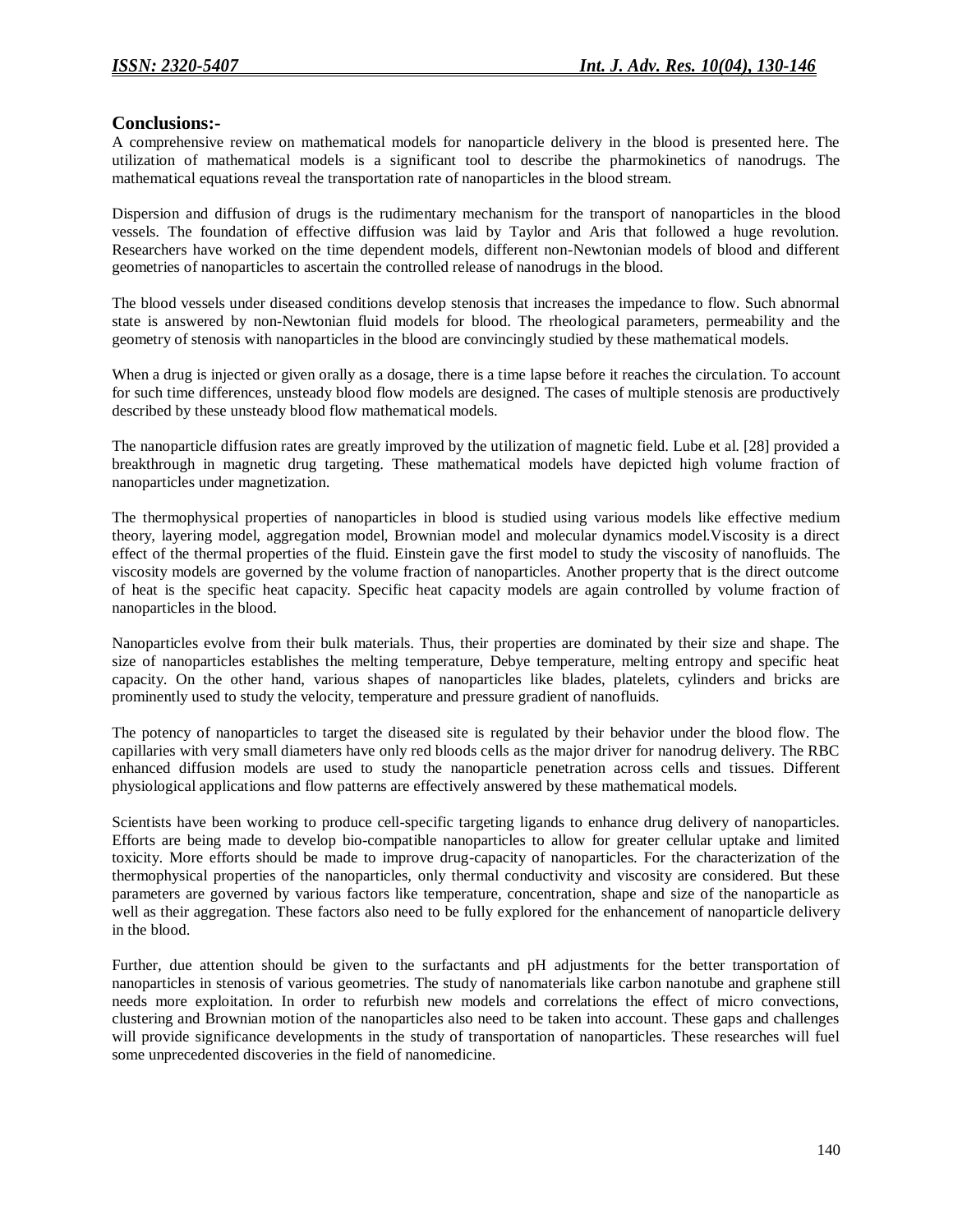The focus of this review article is to describe the use of mathematical modeling to determine optimal nanoparticle transportation rates in the blood vessels. Indispensably, mathematical modeling can harness the best use of nanotechnology in the cure of cardiovascular diseases.

#### **Conflicts Of Interest**

The authors declare that there are no conflicts of interest regarding the publication of this paper.

#### **Funding Statement**

Not applicable.

# **References:-**

[1] Khan I., Saeed K., Khan I. (2017) Nanoparticles: Properties, applications and toxicities-Review. King Saud University, Arabian Journal of Chemistry, 12, 908-931doi:10.1016/j.arbjc.2017.05.011

[2] Reiss G., Hutten A.(2005) Magnetic nanoparticles: applications beyond data storage. Nat. Mater. 4, 725-726 doi:10.1038.nmat1494

[3] Choi K., Jang S., Jeon J. Nam (2014) Human Blood Vessels, IEEE Trans, Magn. 50 (11)

[4] Mody V. V., Cox A., Shah S., Singh A., Bevnis W., Parihar H. (2013) Magnetic nanoparticle drug delivery systems for targeting tumor, Appli. Nanosci. 4(4) 385-392

[5] Aris R. (1956) on the dispersion of a solute in a fluid flowing through a tube. Proc. R. Soc. Lond. A. 235(1200), 67-77

[6] Decuzzi P, Causa F, Ferrari M, Netti P.A. (2006). The effective dispersion of nanovectors within the tumour microvasculature. Ann. Biomed Eng. 34:633-641

[7] Gentile F., Ferrari M, Decuzzi P. (2008) The transport of nanoparticles in blood vessels: the effect of vessel permeability and blood rheology. Ann. Biomed. Eng. 36(2) 254-261

[8] Gentile F, Decuzzi P. (2010) Time dependent dispersion of nanoparticles in blood vessels. Journal of Biomedical Science and Engineering, 2010,3,517-524. doi:10.4236/jbise.2010.35072

[9] Shaw S, Ganguly S, Sibanda P, Chakraborty S. (2014) Dispersion characteristics of blood during nanoparticle assisted drug delivery process through a permeable microvessel. Microvasc. Res. 92, 25-33

[10] Bali R, Gupta N, Mishra S. (2016) Study of transport of nanoparticles with power law fluid model for rheology in capillaries. Journal of progressive research in mathematics. Volume 7, Issue 3. ISSN:2395-0218

[11] Reddy Ramana J V, Srikanth D, Das S K. (2017) Modelling and simulation of temperature and concentration dispersion in a couple stress nanofluid flow through stenotic tapered arteries. Eur Phys J Plus (2007) 132:365. doi:10.1140/epjp/i2017-11643-1

[12] Srikanth D, Reddy J.V.R., Surabhi K.M., (2018) Impact of Temperature and concentration dispersion on the physiology of blood nanofluid: Links to Atherosclerosis. Sadhana (2018) 43:210. Indian Academy of Sciences. DOI: 10.1007/S12046-018-00986-8

[13] Yahya I, Atif R, Ahmeed L, Eldeen T S, Omara A, Eltayeb M. (2019) Mathematical modelling of diffusion controlled drug release profiles from nanoparticles. International journal of research and scientific innovation, Volume VI, Issue V, May 2019, ISSN 232-2705

[14] Reddy J V R, Srikanth D. (2019) Impact of blood vessel wall flexibility on the temperature and concentration dispersion. Journal of Applied and Computational Mechanics, 6(3) (2020) 564-581. doi: dispersion. Journal of Applied and Computational Mechanics,6(3) (2020) 564-581. doi: 10.22055/JACM.2019.29023.1542

[15] Eltayeb M, Yahya I. (2020) Computational Approaches for Investigating different shapes of Nanoparticles based drug delivery (2020) DOI:10.1101/2020.07.02.184242

[16] Ijas S., Nadeem S., Nanoparticle analysis on the blood flow through a tapered catheterized elastic artery with overlapping stenosis. (2014) European Physical Journal Phys. 129:249. DOI: 10.1140/epjp/i2014-14249-1

[17] Ijaz S, Nadeem S. (2016) Examinations of nanoparticles as a drug carrier on blood flow through catheterized composite stenosed artery with permeable walls. Computer methods and programs in biomedicine 133(2016) 83-94 DOI: 10.1016/ f.cmpb.2016.05.0-04

[18] Venkateshwarlu B, Srinivas S, Sreenath S, Devaki P. (2017) MHD perisaltic flow of a nanofluid in a constricted artery for different shapes of nanosized particles (2017). Nonlinear engineering 202; 9:51-59 DOI:10.1515/nleng-2017-0064

[19] Srinivascharya D, Rao M.G. (2017) Modeling of blood flow through a bifurcated artery using nanofluid. BioNanoSci (2017) 7:464-474 DOI:10.1007/S12668-017-0402-6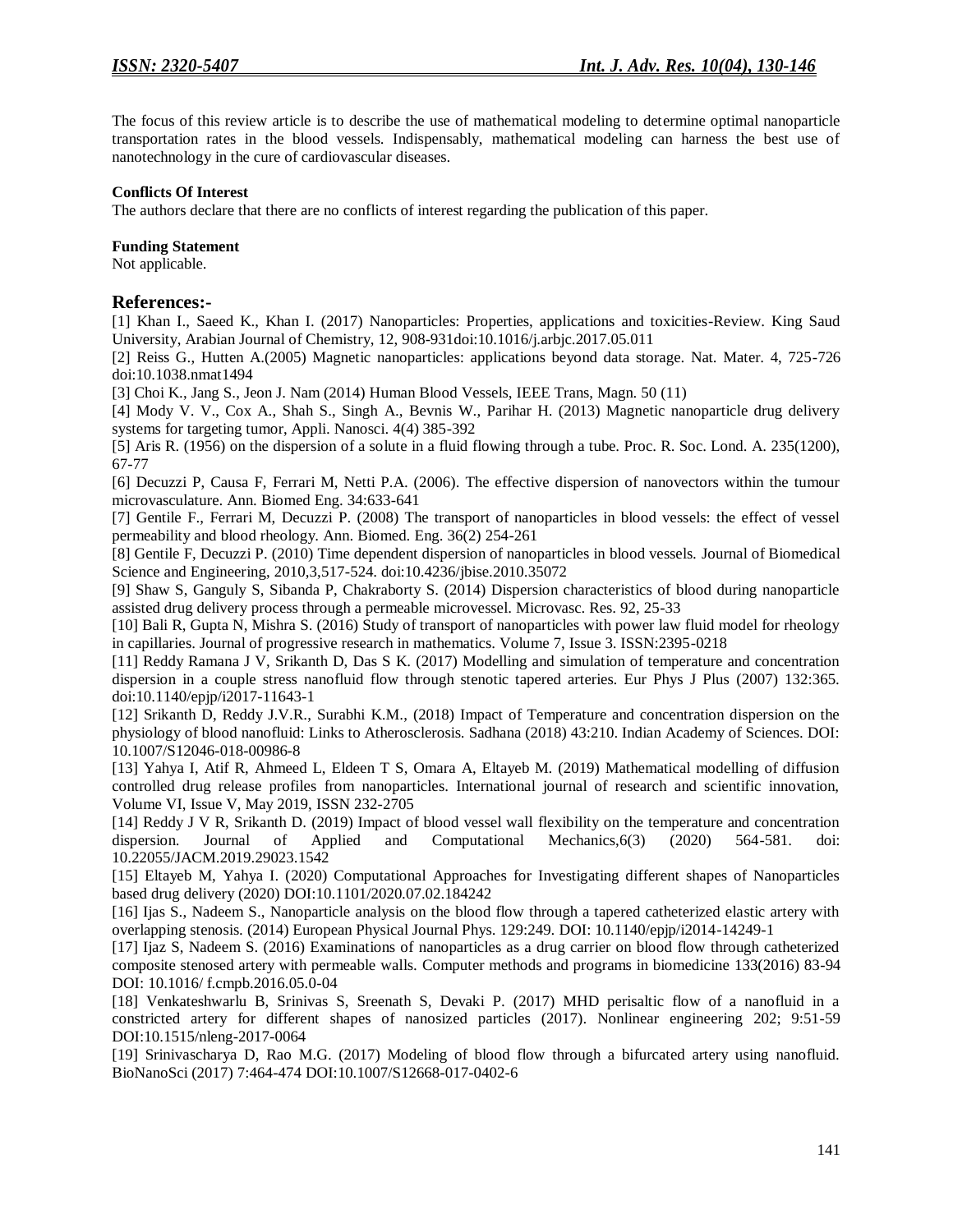[20] Kawbab T, Ravi K.V.Y.K., Uma Dc.(2018) Nanofluid flow in an inclined artery with overlapping stenosis and permeable walls. International Journal of Scientific Research and Reviews. ISSN: 2279-0543. IJSRR (2018), 7(4), 1601- 1617

[21] Vinoth R, Kumar D, Adhikari R, Shankar V.C.S.(2017) Non-Newtonian and Newtonian blood flow in human aorta: a transient analysis. Biomedical Research (2017) Volume 28, Issue 7

[22] Ellahi R, Rahman S.U., Nadeem S., (2014) Blood flow of Jeffrey fluid in a catheterized tapered artery with the suspension of nanoparticles. Physics Letter A. DOI: 10.1016/j.physleta.2014.08.002

[23] Ellahi R, Nadeem S, Zia Q Rahaman S.U. (2016) Simultaneous effect of nanoparticle and slip on Jeffrey fluid through tapered artery with mild stenosis. Journal of Molecular liquids 218:484-493 DOI: 10.1016/j.molliq.2016.02.080

[24] Bali R, Gupta N, Mishra S. (2016) Dispersion characteristics of non-Newtonian fluid during transportation of nanoparticles in permeable capillary. Applications and Applied Mathematics.ISSN:1932-9466.Vol 11, Issue 2 pp 632-645.

[25] Bali R, Gupta N. (2018) Study of transport of nanoparticles with K-L Model through stenosed micro-vessels, applications and Applied Mathematics. ISSN: 1932-9466. Vol 13. Issue 2, pp 1157-1170

[26] Zaman A, Khan A.A., Ali N. (2018) Modeling of unsteady non Newtonian blood flow through a stenosed artery with nanoparticles. Journal of the Brazilian Society of mechanical sciences and engineering. Article number: 307 doi: 10.1007/S340430-018-1230-5

[27] Jamil D.F., Rosaln R., Abdulhamed M, Che-Him N, Sufahani S, Mohamed m, KamardanM.G.,(2018) Unsteady blood flow with nanoparticles through stenosed arteries in the presence of periodic body acceleration. IOP conf. series: Journal of Physics: Conf series 995(2018) 012032 doi: 10.1088/1742-6596/995/1/012032

[28] Lubbe A S, Bergemann C, Riess H, Schriever F, Reichardt P, Possinger K, Huhn D. (1996) Clinical experiences with magnetic drug targeting: a phase I study with 4'-epidoxorubicin in 14 patients with advanced solid tumors. Cancer research, 56(20). 4686-4693. [www.ncbi.nlm.nih,gov/pubmed/8840985](http://www.ncbi.nlm.nih,gov/pubmed/8840985)

[29] Pouponneau P, Leroux J-C, Soulez G, Gaboury L, Martel S. (2011) Co-encapsulation of magnetic nanoparticles and doxorubicin into bio-degradable micro-carriers for deep tissue targeting by vascular MRI navigation. Biomaterials, 32(13),3481-3486 doi: 10.1016/J.BIOMATERIALS.2010.12.059

[30] Haghel M, Kamali R, Haghdel A, Mansoori Z. (2017) Effects of non-Newtonian properties of blood flow on amgnetuc nanoparticle targeted drug delivery. Nanomed J, 4(2); 89-97. Spring 2017 doi:10.22038/nmj.2017.19004.1206

[31] Ardahaie S S, Amiri A J, Amouei A, Hosseinzadeh Kh, Ganji D D. (2018) Investigating the effect of adding nanoparticles to the blood flow in presence of magnetic field in a porous blood arterial. Informatics in Medicine Unlocked 10(2018) 71-81 doi:10.1016/j.imu.2017.10.007

[32] Abu-Hamdeh N H, Bantan R A R, Aalizadeh F, Alimoradi A. (2020) Controlled drug delivery using the magnetic nanoparticles in non-Newtonian blood vessels. Alexandria Engineering Journal (2020) 59, 4049-4062

[33] Ndenda J P, Shaw S, Njagarah J B H. (2021) Solute dispersion of drug carrier during magnetic drug targeting for blood flow through a microvessel. Journal of Applied Physics. 130.024701 doi:10.1063/5.0053645

[34] Lee M, Shelle A, Singh S, Fan J, Zaleski P, Afkhami S. (2021) Numerical simulation of superparamagnetic nanoparticle motion in blood vessels for magnetic drug delivery. arXiv:2110.01988v2[physics.bio-ph]

[35] Hamilton R L, Crosser O K. (1962) Conductivity of heterogeneous two-component systems. Ind Eng Chem Fundam,1,182-191

[36] Yu W, Choi S U S. (2003) The role of interfacial layers in the enhanced conductivity of nanofluids: A renovated Maxwell model. Journal of nanoparticles Results 5 167-171 DOI: 10.1023/A:1024438603801

[37] Wang B X, Zhou L P. (2003) A fractal model for predicting the effective thermal conductivity of liquid with suspensions of nanoparticles. Int J Heat Mass Transfer ,46,2665-2672

[38] Bhattacharya P, Phelan P E, Prasher R. (2006) Brownian motion based convective conduction model for the effective thermal conductivity of nanofluids. J Heat Transfer, 128, 588-595

[39] Kumar D H, Patel H E, Kumar V R R, Sundararanjan T, Pradeep T, Das S K. (2004) Model for heat conduction in nanofluids. Phys Rev Lett 93,144301-4

[40] Prasher R, Bhattacharya P, Phelan P E. (2005) Thermal conductivity of nanoscale colloidal solutions (nanofluids). Phys Rev Lett 94,025901

[41] Li Y H, Qu W, Feng J C. (2008) Temperature dependence of thermal conductivity of nanofluids. Chin Phys Lett 25,3319

[42] Jang S P, Choi S U S. (2004) Role of Brownian motion in the enhanced thermal conductivity of nanofluids. Appl. Phys. Lett. 84 4316-4318 DOI: 10.1063/1.1756684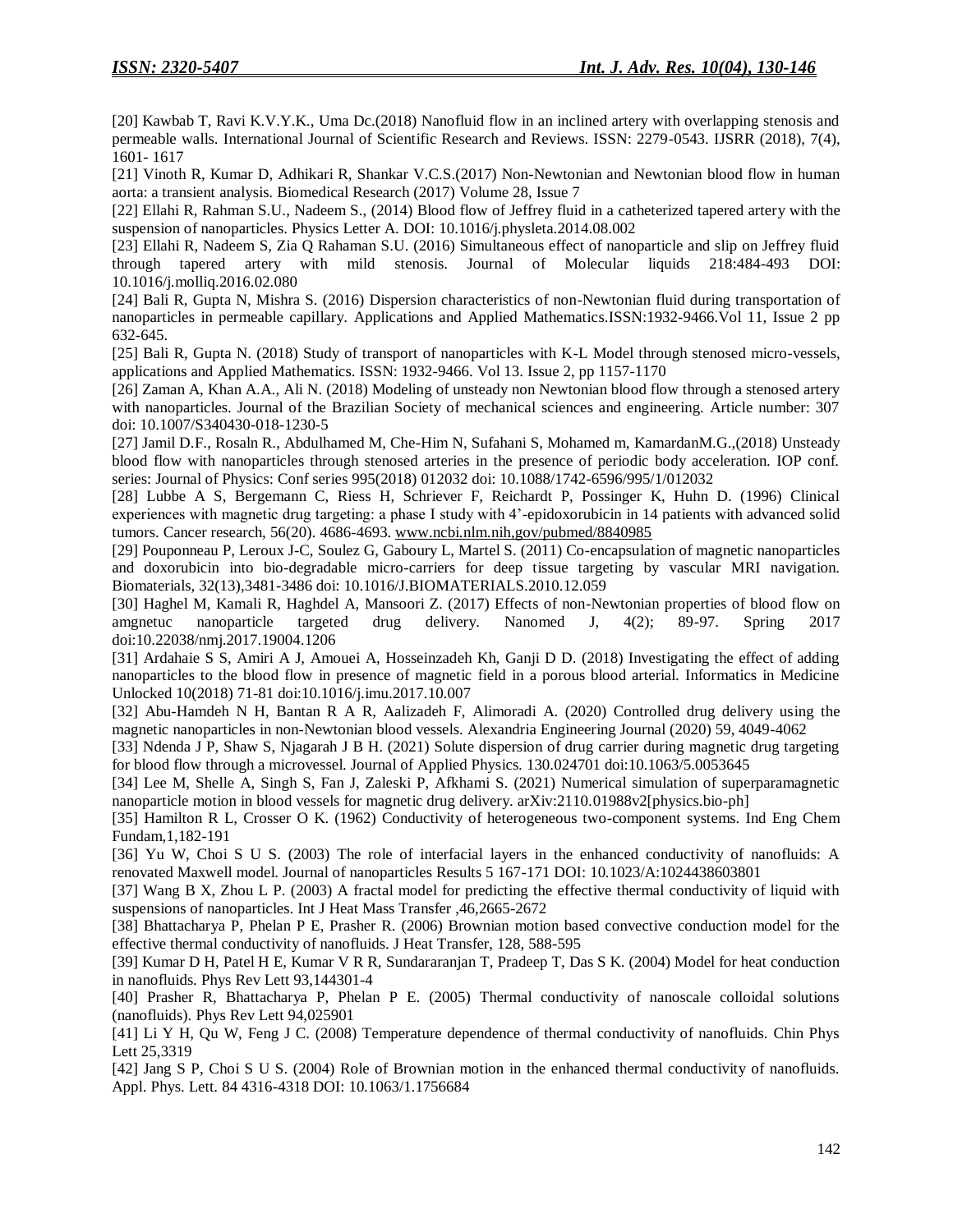[43] Xuan Y, Liu Q, Hu W. (2003) Aggregation structure and thermal conductivity of nanofluids. AlChE J. 49 1038- 1043 DOI: 10.1002/aic.690490420

[44] Einstein A. Eine neuebestimmung der molekuldimensionen. Ann. Phys. 19 (1906) 289-306 doi:10.1002/andp.19063240204

[45] Brinkman H.C. (1952) The viscosity of concentrated suspensions and solutions. J. Chem. Phys. 20 (1952) 571 doi:10.1063/1.1700493

[46] Batchelor G.K. (1977) The effect of Brownian motion on the bulk stress in a suspension of spherical particles. J. Fluid Mech. 83 (1977) 97-117 doi:10.1017/S0022112077001062

[47] Frenkel N.A., AcrivosA.(1967) On the viscosity of concentrated suspension of solid spheres. Chem. Eng. Sci. 22 (1967) 847-853 doi:10.1016/00009-2509(67)80194-0

[48] Hosseini S.M., Moghadassi A.R., Henneke D.E.(2010) A new dimensionless group model for determining the viscosity of nanofluids. J. Therm. Anal. Calorim. 100 (2010) doi:10.1007/s10973-010-0721-0

[49]Pak B C, Cho Y I .(1998) Hydrodynamic and heat transfer study of dispersed fluids and submicron metallic oxide particles, Exp. Heat Transfer 11 151-170 doi:10.1080/08916159808946559

[50] Xuan Y., Roetzel W. (2000)Conceptions for heat transfer correlation of nanofluids. Int. J. Heat Mass Transfer 43 (2000) 3701-3707 doi:10.1016/S0017-9310(99)00369-5

[51] Qi W H, Wang M P. (2005) Size and shape dependent lattice parameters of metallic nanoparticles. Journal of Nanoparticle Research (2005) 7:51-57 doi: 10.1007/s11051-004-7771-9

[52] Morris J E. (2008) Chapter 5 Nanoparticle properties. Nanopackaging:Nanotrchnologies and Electronics Packaging doi: 10.1007/978-0-387-47326-0\_5

[53] Andrievski R A. (2009) Size-dependent effects in properties of nanostructured materials. Rev Adv Mater Sci 21(2009) 107-133

[54] Singh M, Lara S, Tlali S. (2016) Effects of size and shape on the specific heat melting entropy and enthalpy of nanomaterials. Journal of Taibah University 11 (2017) 922-929 doi: 10.1016/j.jtusci.2016.09.011

[55] Pandey B K. (2017) Size dependence of lattice parameters of spherical metallic nanoparticles. Journal of Chemical and Pharmaceutical Research, 9(2):204-209

[56] Achhal E M, Jabraoui H, Zeroual S, Loulijat H, Hasnaoui A, Ouaskit S. (2018) Modeling and simulations of nanofluids using classical molecular dynamics: Particle size and temperature effects on thermal conductivity. Advanced Powder Technology xxx (2018) xxx-xxx doi: 10.1016/j.apt.2018.06.023

[57] Jalal S K, Mawlood S A. (2020) Size dependent thermodynamic properties of nanoparticles. International Journal of Thermodynamics. Vol 23(No. 4) pp 245-250 DOI: 10.5541/ijot-771458

[58] Madhura K R, Atiwali B, Iyengar S S. (2021) Influence of nanoparticle shape on natural convection flow with heat and mass transfer rates of nanofluids with fractional derivative. Math Meth Appl Sci 2021; 1-17 DOI:10.1002/mma.7404

[59] Timofeeva E V, Routbort J, Singh D. (2009) Particle shape effects on thermophysical properties of alumina nanofluids. Journal of Applied Physics 106,014304 doi : 10.1063/1.31559999

[60] Devaki P, Venkateshwarlu B, Srinivas S, SreenadhS.(2019) MHD Peristaltic flow of a nanofluid in a constricted artery for different shapes of nanosized particles. DE GRUYTER Journal Of Nonlinear Engineering DOI:10.1515/nleng-2017-0064

[61] Ahmed A, Nadeem S. (2017) Shape effect of Cu- nanoparticles in unsteady flow through curved artery with catheterized stenosis. Results in Physics 7 677-689 DOI:10.1016/j.rinp.2017.01.015

[62] Hossain S.S., Hossainy S.F.A., Brazilevs Y, Calo V.M., Hughes T.J.R.(2011) Mathematical modeling of coupled drug and drug encapsulated Nanoparticle Transport in Patient specific Coronary artery walls.(2011) Computational Mechanics Springer doi: 10.1007/S00466-011-0633-2

[63] Aidun C.K., Liu Z, Zhu Y, Rao R.R., Clausen J.R. Nanoparticle Transport in cellular blood flow (2018) Computers and Fluids 172:609-620 doi: 10.1016/j.compfluid.2018.03.022

[64] Tan J., Thomas A, Liu Y (2011). Influence of red blood cells on nanoparticle targeted delivery in microcirculation. Soft Matter 8, 1934-1946.DOI:10.1039/ C2SM06391C

[65] Tan J, Keller W, Sohrabi S, Yang J, Liu Y. (2016) Characterization of nanoparticle dispersion in red blood cell suspension by the lattice Boltzmann-immersed boundary method Nanomaterials. 2016; 6:30

[66] AidunC.K. ,Rao R R, Clausen J.R. ,Liu Z (2019) A unified analysis of nano to microscale particle dispersion in tubular blood flow. arxiv:1905.11202v4 (cond-mat soft)

[67] AidunC.K. , Rao R R , Clausen J.R., Liu Z (2019) Nanoparticle diffusion in sheared cellular blood flow. Journal of Fluid Mechanics 871:636-667 DOI:10.1017/jfm.2019.320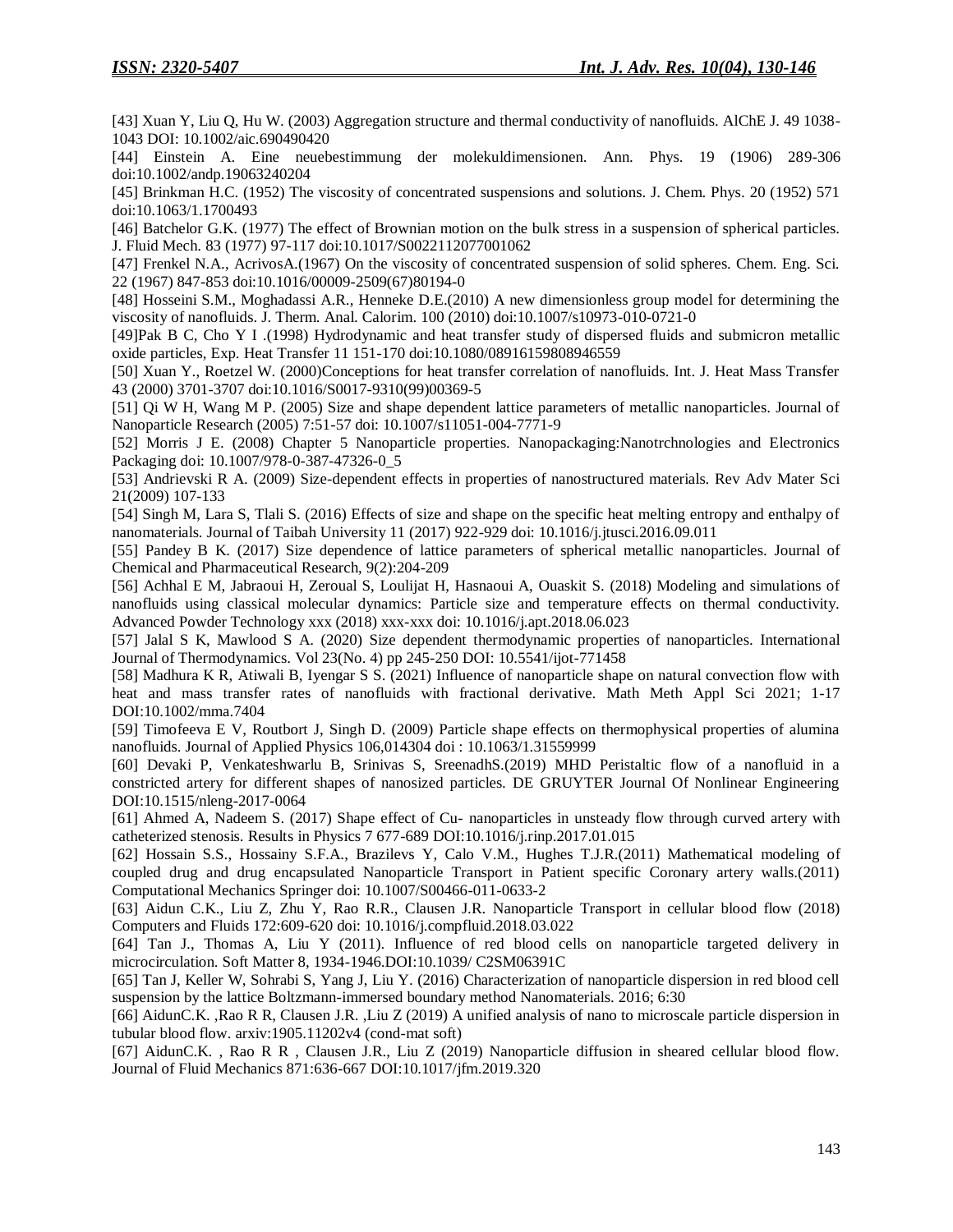[68] Aidun C.K., Rao R R, Lechman J.B., Bolintineanu D.S., Butler K.S., Wagner J.L., Clausen J.R., Liu Z. (2020) Heterogeneous partition of cellular blood borne nanoparticles through microvascular bifurcations. Physical Review E102(1) DOI:10.1103/PhysRevE.102.013310

[69] Sabourian P, Yazdani G, Ashraf S S, Frounchi M, Mashayekhan S, Kiani S, Kakkar A. (2020) Effect of Physico-Chemical Properties of nanoparticles on their cellular uptake. International Journal of Molecular Sciences,21,8019. MDPI.doi:10.3390/ijms21218019

[70] Ismaeel A M, Mansour M A, Ibrahim F S, Hady F M. (2021) Numerical simulation for nanofluid extravasation from a vertical segment of a cylindrical vessel into the surrounding tissue at the microscale. Applied Mathematics and Computation 000 (2022) 126758. doi: 10.1016/j.amc.2021.126758

[71] Bejarano J., Navarro- Marquez M, Morales- Zavala F, Morales J.O., Garcia Carvajal I, Araya- Fuentes E. (2018) Nanoparticles for diagnosis and therapy of atherosclerosis and myocardial infraction: evolution toward prospective theranostic approaches. Theranostics 8, 4710- 4732. DOI: 10.7510/thno-26284

[72] Kimura S, Egashira K, Chen L, Nakano K, Iwata E, Miyaganea M. (2009) Nanoparticle- mediated delivery of nuclear factor kappaB decoy into lungs ameliorates monocrotaline-induced pulmonary arterial hypertension. Hypertension 53, 877-883 doi:10.1161/HYPERTENSIONAHA.108.121418

[73] Alam T., Khan S., Gaba B., Haider M.F., Baboota S., Ali J. (2017) Nanocarriers as treatment modalities for hypertension. Drug Delivery 24, 358-369 doi: 10.1080/10717544.2016.1255999

[74] Ghasemian E., Motaghian D., VatanaraA.(2016) D-optimal design for preparation and optimization of fast dissolving Bosentan nanosuspension. Adv Pharm Bull, 6:211 doi:10.15171/apb.2016.029

[75] Barbieri L.R., Lourenco-Fiho D.D., Tavares E.R., Carvalho P.O., Gutierrez P.S., Maranhao R.C. (2017) Influence of drugs carried in lipid nanoparticles in coronary disease of rabbit transplanted heart. Ann. Thorac. Surg. 104, 577-583 doi:10.1016/j.athoracrur.2016.12.044

[76] Zhou X., Luo Y. C., Ji W. J., Zhang L., Dong Y., Ge L. (2013) Modulation of mononuclear phagocyte inflammatory response by liposome-encapsulated ameliorates myocardial ischemia / reperfusion injury in rats. PLOS ONE 8: e0074390 doi:10.1371/journal.pone.0074390

[77] Wu T., Ding M., Shi C., Qiao Y., Wang P., Qiao R. (2019) Resorbable polymer electrospun nanofibers: history, shapes and application for tissue engineering. Chin Chem. Lett. doi:10.1016/j.cclet.2019.07.033

[78] Andrews S S and Bray D. (2004) Stochastic simulation of chemical reactions with spatial resolution and single molecule detail. Phys. Biol. 1, 137-151, doi:10.1088/1478-3967/1/3/001

[79] Apostolou P., Toloudi M., Chatziioannou M., Loannou E., Knocke D. R., J. Nester et al. (2013). Anvirzel in combination with cisplatin in breast, colon, lung, prostate, melanoma and pancreatic cancer cell lines. BMC PharmacolToxicol, 14:18

[80]Alam S.R., Stirrat C, Richards J, Missadraee S, Sample SL, Tse G. (2015) Vascular and plaque imaging with ultrasmall Super paramagnetic particles of iron oxide. J. Cardiovasc. Magn. Reson. 17:83 DOI.10.1186/S12968-015- 0183-4

[81] Anderson S D, Gwenin V V, Gwenin C D. (2019) Magnetic functionalized nanoparticles for biomedical, drug delivery and imaging applications. Nanoscale Research Letters (2019) 14:188 doi:10.1186/s1167-019-3019-6

[82] Adepu S, Ramakrishna S. (2021) Controlled drug delivery systems: current status and future directions. Molecules 2021, 26, 5905 doi: 10.3390/molecules26195905

[83] Box G.E.P. and Muller M.E. (1958) A note on the Generation of Random Normal Deviates. Ann. Math.Statist29,610-611.doi:10.1214/aoms/1177706645

[84] Bertrand N, Leroux J-C. (2012) The journey of a drug-carrier in the body: A anatomo-physiological perspective. Journal of Controlled Release. 161(2),152-163 doi:10.1016/J.JCORNEL.2011.09.098

[85] Barua S, Mitragotri S. (2014) Challenges associated with penetration of nanoparticles across cell and tissue barriers: A review of current status and future prospects. Nano today, 2014 April 1; 9(2): 223-243. doi: 10.1016/j.nanotod.2014.04.008

[86] Baeza A., Ruiz-Molina D., Vallet-Regi M. (2016) Recent advances in porous nanoparticle for drug delivery in antitumoral applications: inorangic nanoparticles and nanoscale metal-organic frameworks. Expert Open Drug Delivery. 14, 783-796 DOI: 10.1080/17425247. 2016. 1229298

[87] Dollwet HHA, Soreson R. (1985) Historic uses of copper compounds in medicine, Trace Elem Med. 20:80-7

[88] DaraeeH,,EatemadiA.,Abbasi E., Fekri Aval S., Kouhi M., Akhabarzadeh A. (2016) Application of gold nanoparticles in biomedical and drug delivery. Artif Cells NanomedBiotechnol, 44:410-22

[89] Ding Y., Zhang X., Shen H., Wu Z., Liao W., Yuan M. (2020) Application of the nanodrug delivery system in treatment of Cardio Vascular Diseases. 2020. Front. Bioengg. Biotechnol. 7:489 DOI: 10.3389/fbioe.2019.00489

[90] Elias C. N., Lima J.H.C., Valiev R., Meyers M. A. (2008) Biomedical Applications of titanium and its alloys. JOM 60:46-9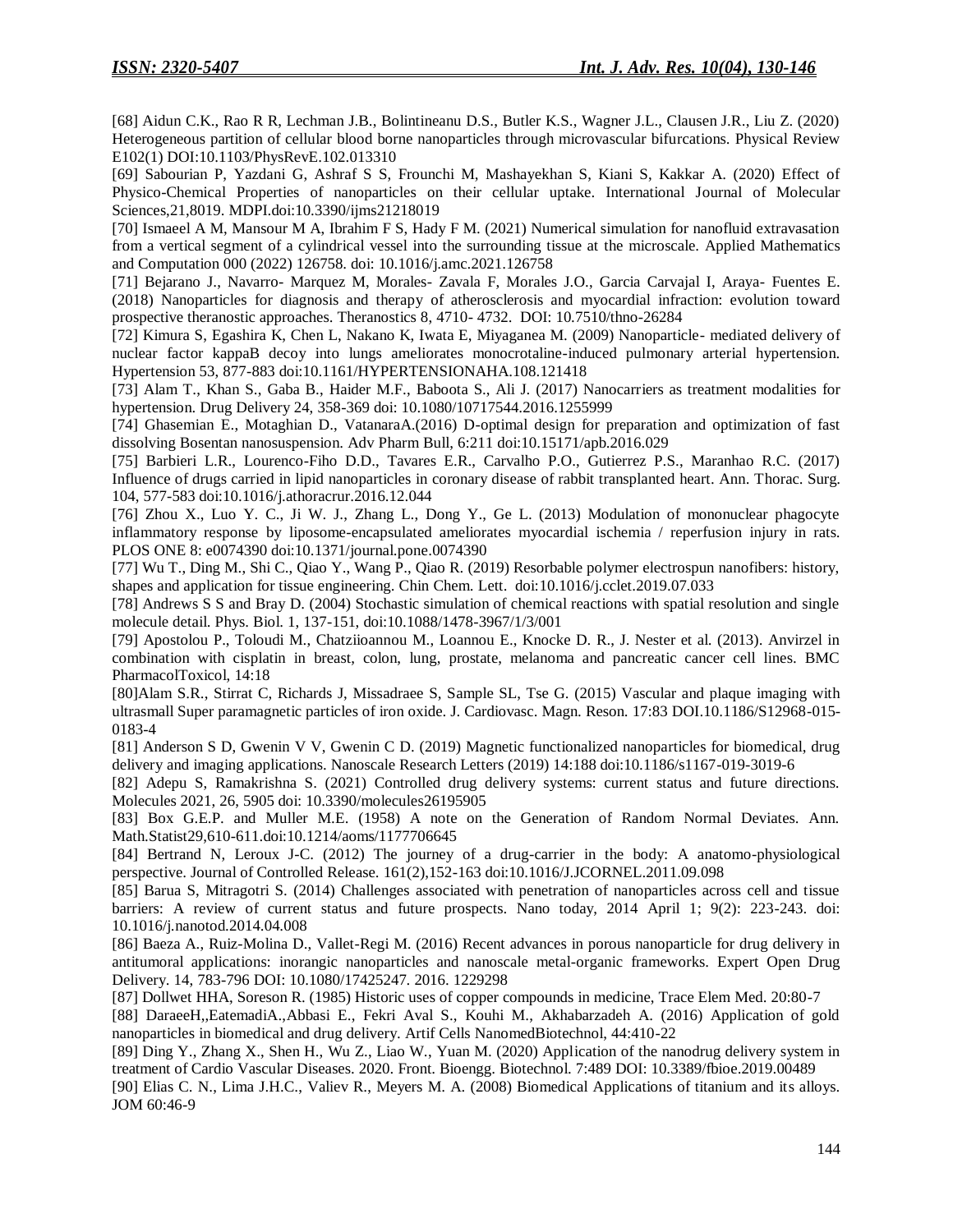[91] Faraday M. (1857) The bakerian lecture: experimental relations of gold (and other metals) to light phil. Trans R Soc Land;147:145-81

[92] FonzlG.L.(1962) Bitter legacy of Dr. Barnes. Greater Phil Msg; 16-21:53-60

[93] Freund J.B. and Shapiro B. (2012). Transport of particles by magnetic forces and cellular blood flow in a model microvessel. Phys. Fluids 24:51904.doi:10.1063/1.4718752

[94] Fullstone G, Wood J, Holocombe M, Battaglia G. (2015) Modelling the transport of nanoparticles under blood flow using an agent based approach. Scientific reports. Vol 5, Article ID. 10649

[95] Gullotti E. and Yeo Y. (2009) Extracellularly activated nanocarriers: a new paradigm of tumor targeted drug delivery. Mol. Pharm 6, 1041-1051.DOI: 10.1021/mp 900090z

[96] Haddish- Berhane N., Rickus J.L., Haghighi K. (2007). The role of multiscale computational approaches for rational design of conventional and nanoparticle oral drug delivery systems. International Journal of Nanomedicine. Vol 2, no 3.pp 315-331

[97] Iafisco M., Alogna A., Miragoli M. (2019)Cardio Vascular nanomedicine: the route ahead. Nanomedicine 2019 ; 14(18) : 2391-2394 DOI: 10.2217/nnm-2019-0228

[98] Jang W., Liu H. (2016)Nanocomposites for bone repair and osteointegration with soft tissues. Nanocomposites Musculo Skelet. Tissue Regen. (2016) 241

[99] Jayant R D, Chand H S, Gupta P, Garcia E, Sarkar A, Rafiq K, Kapoor S. (2019) Nanoparticle based treatment for cardiovascular diseases. Cardiovascular and Haematological disorders- drug targets, 19,33-44 Bentham Science Publishers. DOI: 10.2174/1871529X18666180508113253

[100] Knop R. Remark on algorithm 334(1969) : normal random deviates. Commun. ACM 12, 281.doi: 10.1145/362946.362996(1969)

[101] Kim K.S., Khang G., Lee D. (2011) Application of nanomedicine in cardiovascular diseases and stroke. Curr. Pharm Des. 2011; 17(18) : 1825-1833 DOI: 10.2174/1381612211796390967

[102] Korin N, Kanapathipillai M, Matthews B.D. , Crescente M, Brill A, Mammoto T. (2012) Shear- activated nanotherapeutics for drug treating to obstructed blood vessels. Science 337, 738-742 DOI: 10.1126/science.1217815 [103] Kesharwani P., Gajbhuji V., Jain N.K. (2012) A review of nanocarriers for the delivery of small interfering RNA. Biomaterials 33, 7138-7150 DOI:10.1016/j.biomaterials.2012.06.068

[104] Kwatra S. (2013) Nanotechnology and medicine- the upside and the downside. Int. Journal of Drug Delivery and Research January-March 2013, 5(1): 1-10

[105] Katuski S., Matoba T., Koga J. (2017) Anti-inflammatory nanomedicine for Cardio Vascular Disease. Front Cardiovasc Med. 2017; 4:87DOI:10.3389/fcvm.2017.00087

[106] Khafaji M, Zamani M, Golizaden M, Bani O. (2019).Inorganic nanomaterials for chemo/photothermal therapy: a promising horizon on effective cancer treatment. Biophys. Rev 11, 335-352. DOI:10.1007/s12551-019- 00532-3

[107] Kianfar E. (2021) Magnetic nanoparticles in targeted drug delivery :a review. Journal of Superconductivity and Novel Magnetism (2021) 34:1709-1735 doi: 10.1007/s.10948-021-05932-9

[108] Liu H., Webster T.J. (2007) Nanomedicine for implants: a review of studies and necessary experimental tools, Biomaterials 28(2) 2007 354-369

[109] Liu J, Weller G E R, Zern B.(2010) Computational model for nanocarrier binding to endothelium validated in vivo, in vitro and atomic force microscopy experiments. Proceedings of the National Academy of Sciences of the United States of America, Vol 107, no. 38, pp- 16530-16535

[110] Landesman-Milo D., Goldsmith M., Leviation B.S., Wittenberg B., Brown E., LuibovitchS.(2012) Hyaluaranon grafted lipid-based nanoparticles as RNAi carriers for cancer cells. Cancer Lett. 334, 221-227 DOI: 10.1016/j.canlet.2012.08.024

[111] Liu Y, Shah S, Jifu T. (2012) Computational modeling of nanoparticle targeted drug delivery. Reviews in nanoscience and nanotechnology. Vol 1, pp 66-83

[112] Li Y, Stroberg W, Lee T.R. (2014) Multiscale modeling and uncertainty quantification in nanoparticlemediated drug/gene delivery. Computational Mechanics Vol 53, no.3, pp 511-537

[113] Liu M., Li M., Wang G. (2014) Heart-targeted nanoscale drug delivery system. J Biomed Nanotechnology. 2014 ; 10(9) : 2038-2062 DOI:10.1166/jbn.2014.1894

[114] Moghimi S.M., Hunter A.c., Murray J.C.,(2001) Long circulating and target-specific nanoparticles: Theory to practice. Pharmacol. Rev. 53, 283-318

[115] Moghanizadeh A, Ashrafizadeh F, Varshosaz J, Ferreira A. (2021) Study of effect of static magnetic field intensity on drug delivery by magnetic nanoparticles. Nature Portfolio, Scientific Reports 2021 11:18056 doi:10.1038/s41598-021-97499-7